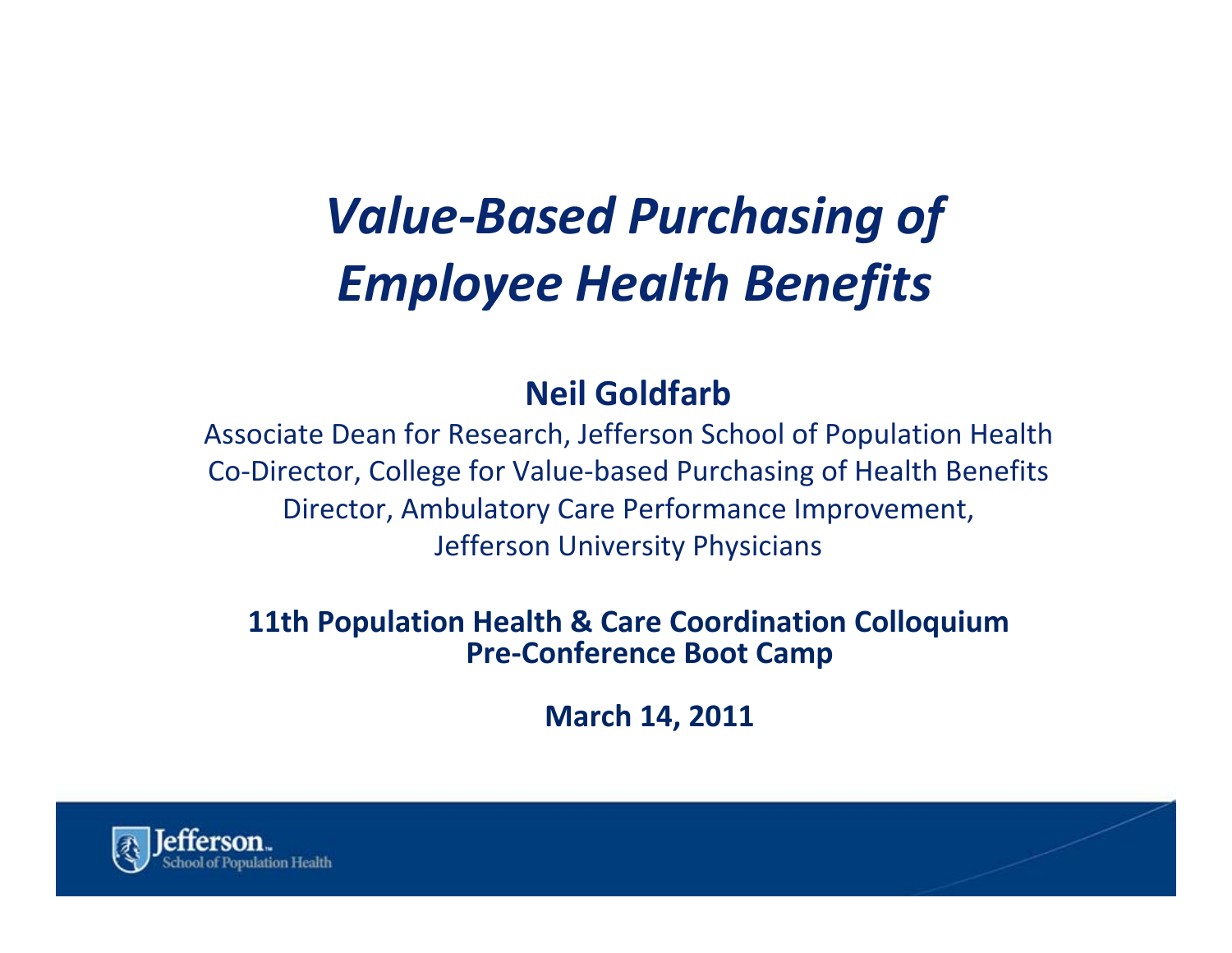#### **Payment for Healthcare Services Today: National Expenditures**



**Source: Center for Medicare and Medicaid Services (CMS), Office of the Actuary, National Health Expenditure Data**

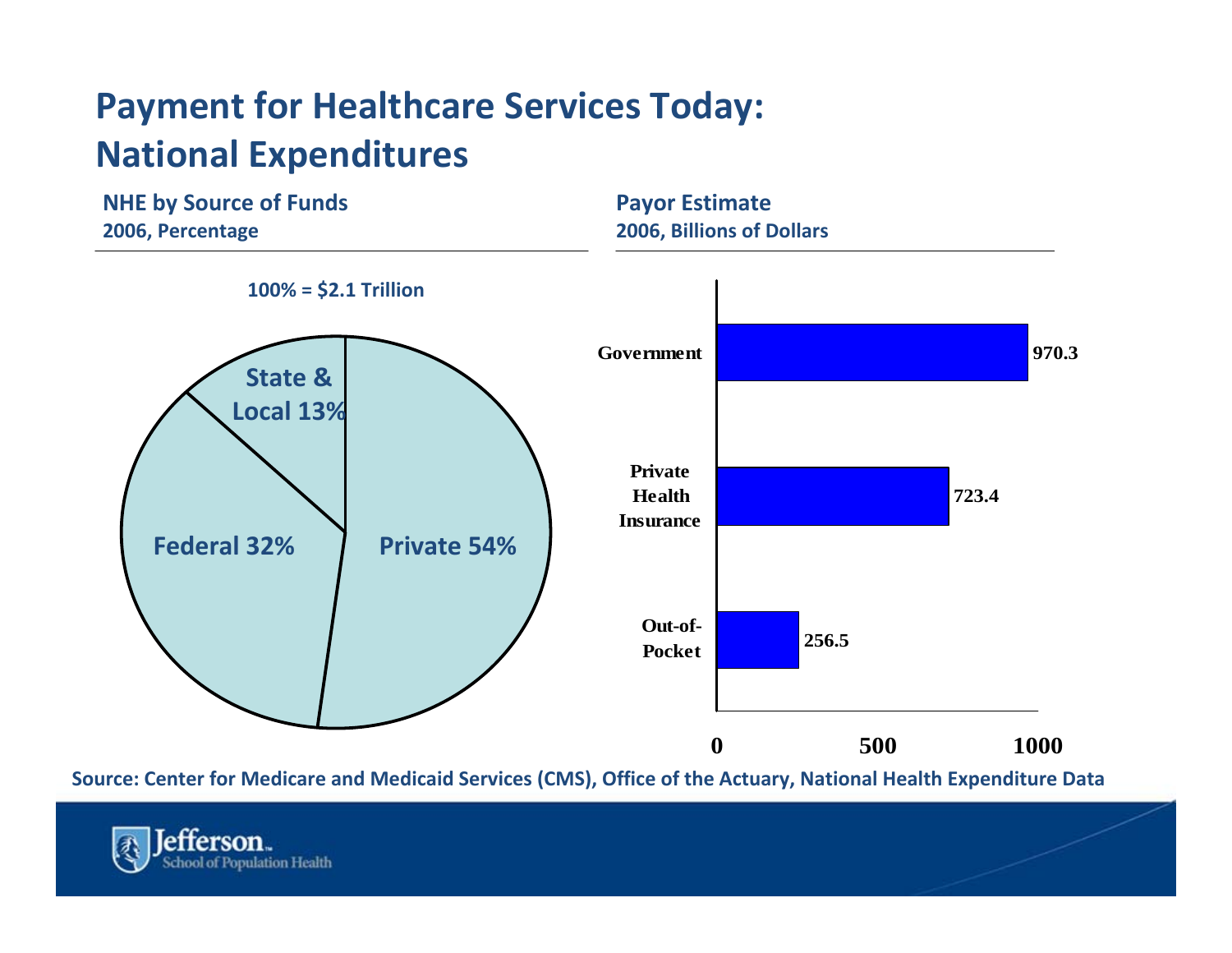#### **EMPLOYER CONTRIBUTIONS TO INSURANCE PREMIUMS, 2002 – 2007 (\*Based on family of four)**



**Source: Spending by employers on health insurance: <sup>a</sup> data brief. http:digitalcommons.ilr.cornell.edu/key\_workplace/323**

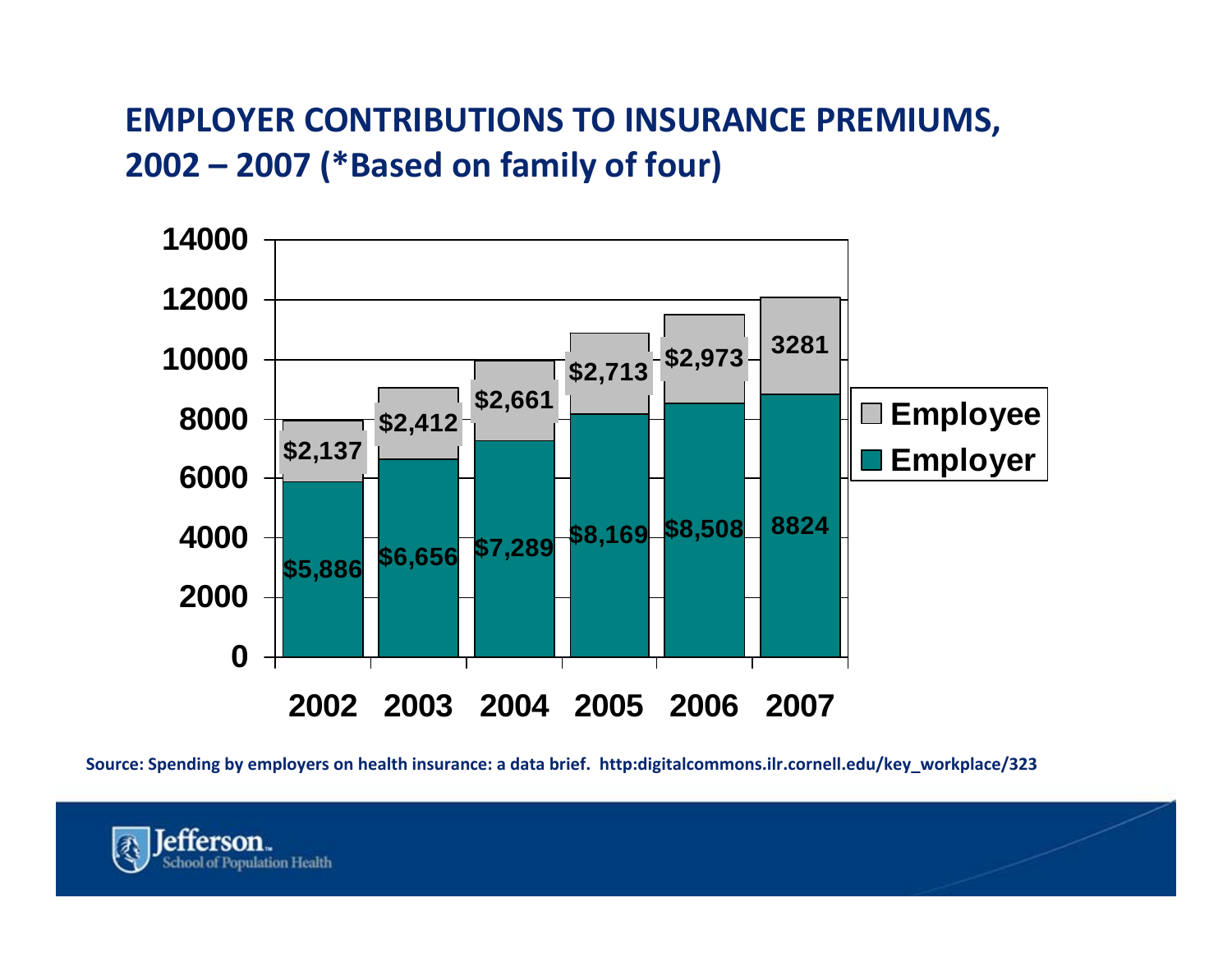#### **Percentage of All Firms Offering Health Benefits, 1999‐2009\***



**\*Tests found no statistical differences from estimate for the previous year shown (p<.05).**

**Note: Estimates presented in this exhibit are based on the sample of both firms that completed the entire survey and those that answered just one question about whether they offer health benefits.**

**Source: Kaiser/HRET Survey of Employer‐Sponsored Health Benefits, 1999‐2009.**

erson. chool of Population Health **All Firms3-9 Workers**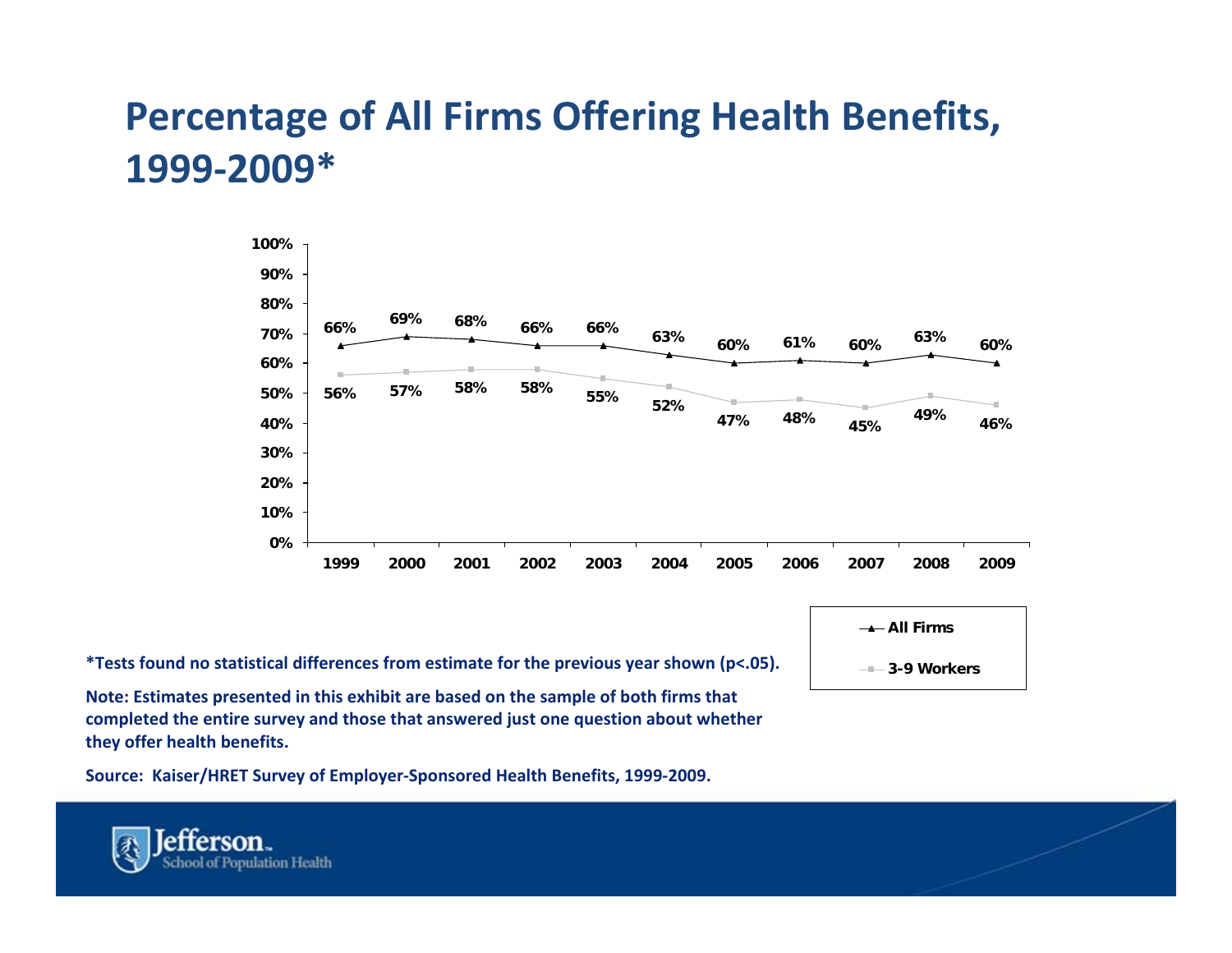# **The Eroding Value of Health/Benefits Market**

| <b>VALUE</b>             |   | <b>QUALITY</b><br><b>COST</b> |  |                                    |
|--------------------------|---|-------------------------------|--|------------------------------------|
| Value decreases when you |   |                               |  |                                    |
| pay the same for less    | J | <b>VALUE</b>                  |  | <b>QUALITY</b><br><b>COST</b>      |
| pay more for the same    |   | <b>VALUE</b>                  |  | <b>QUALITY</b><br><b>COST</b><br>个 |
| pay more for less        |   | <b>VALUE</b>                  |  | <b>QUALITY</b><br><b>COST</b>      |

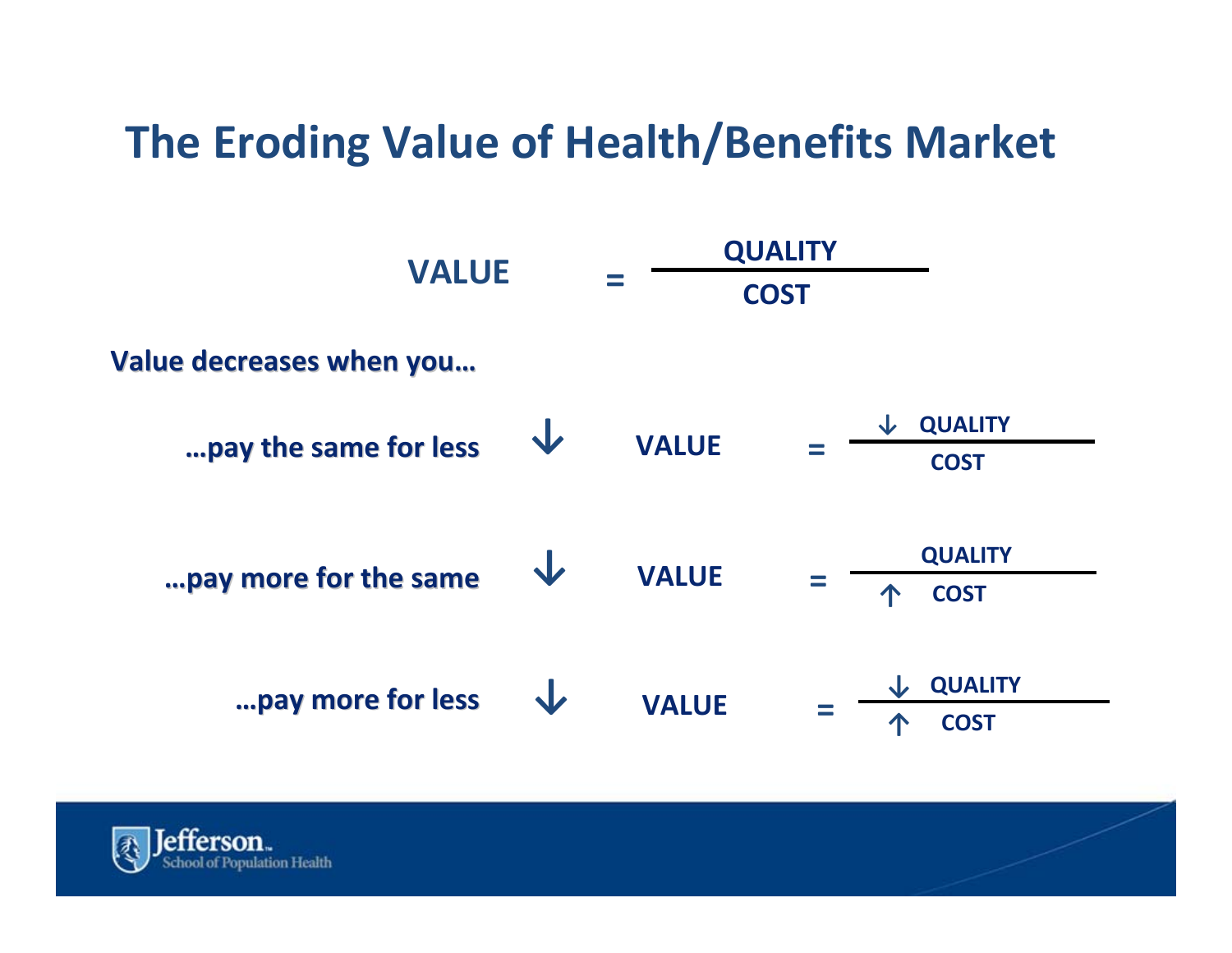# **Description of the Value‐Based Purchasing (VBP) Model**

#### **Definition:**

"Value Based‐Purchasing" refers to <sup>a</sup> range of activities initiated by public and private purchasers of health care to use comparative performance information to publicly recognize, select, and financially reward health care vendors, particularly health plans and providers. The goal of value‐based purchasing is to improve the quality, safety, and affordability of health care services.

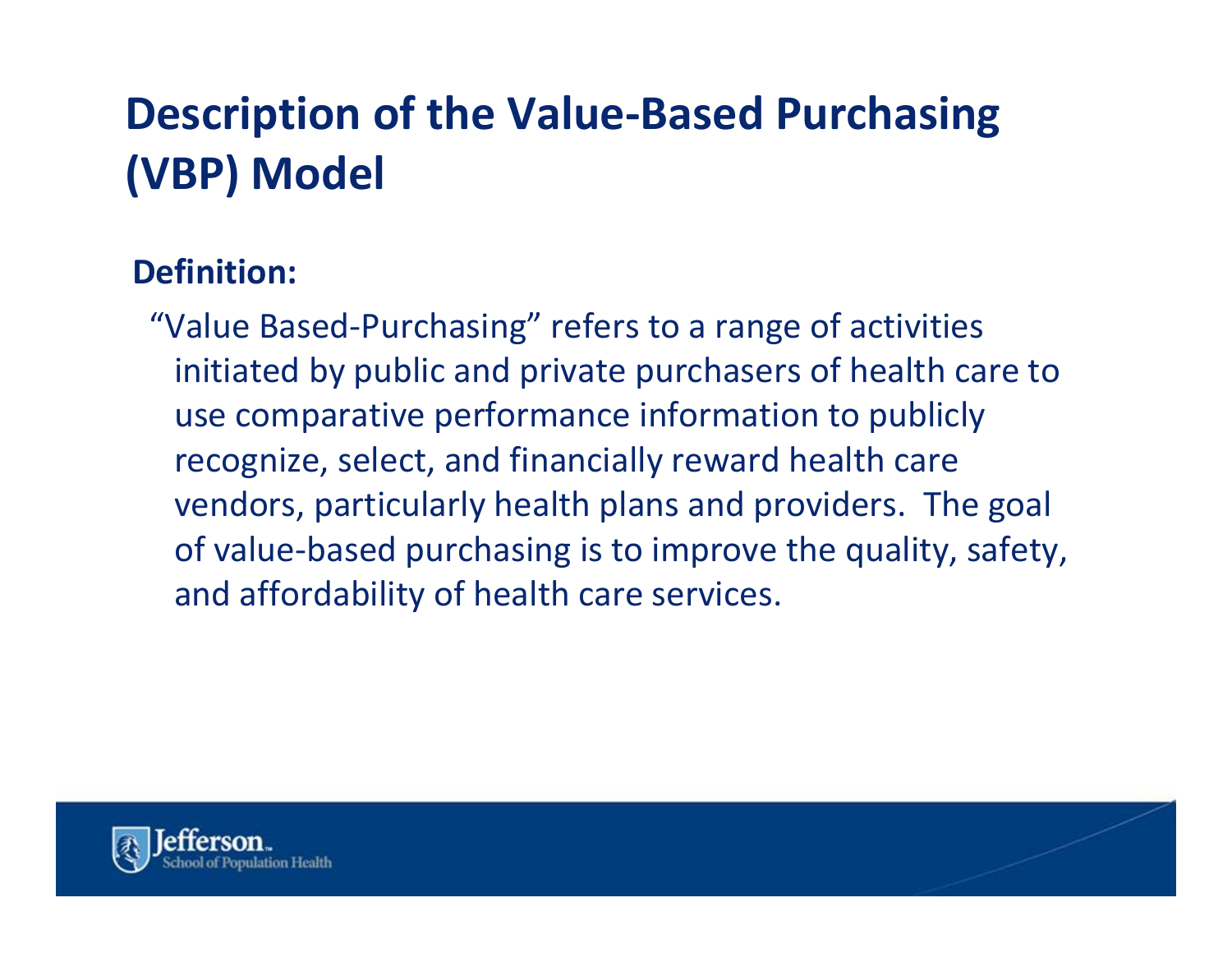## **VBP Strategies**

- Collecting information and data on quality
- "Value-based benefit design"
- Selective contracting with high-quality plans and providers
- $\bullet$ Offering incentives to providers (P4P)
- $\bullet$ Offering education and incentives to consumers
- $\bullet$ Designing health and disease management programs

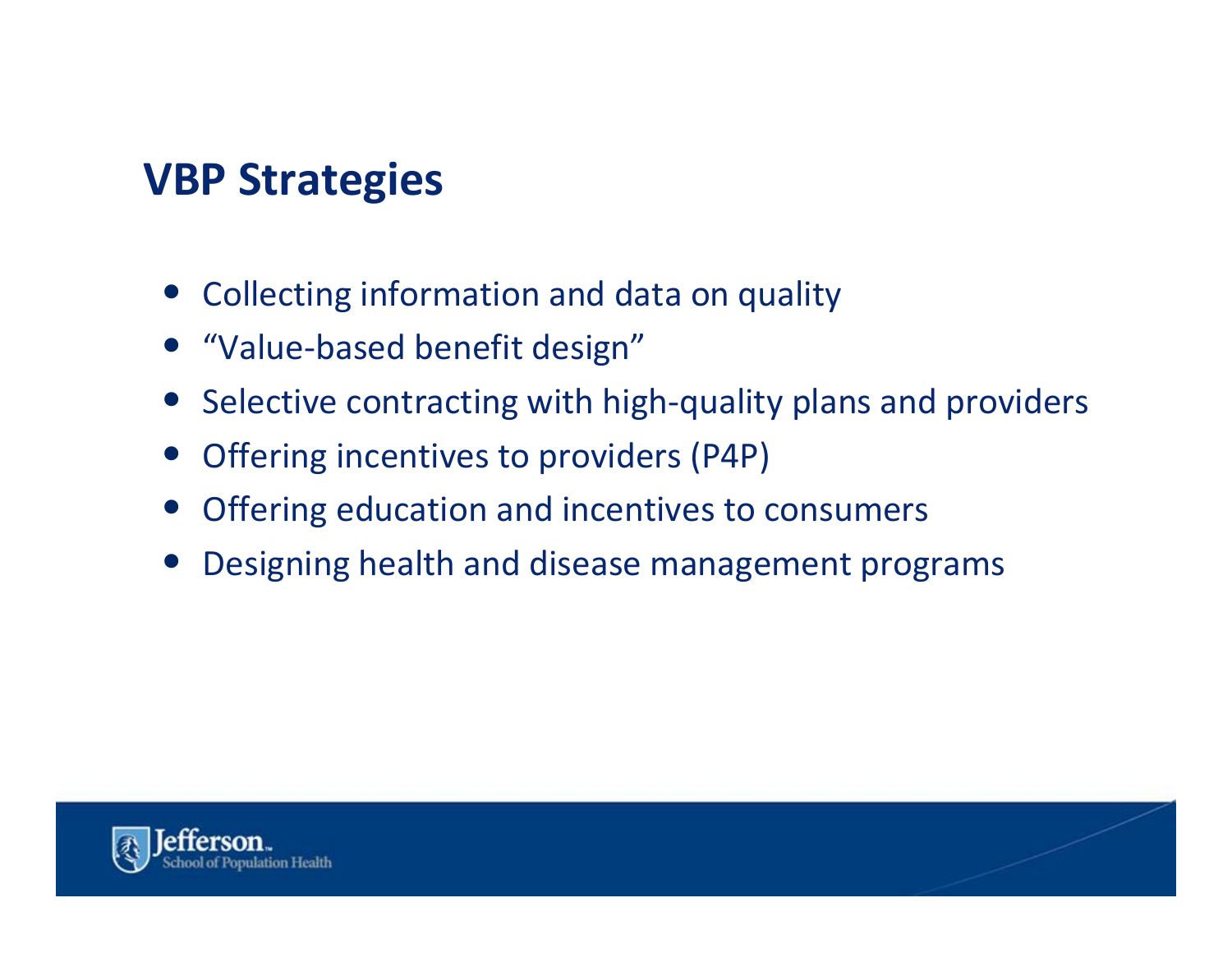## **Safeway**

- "Reference Pricing" for select high‐volume, high‐cost procedures
- 20% discount on premiums for employees who don't smoke, and meet BMI, lipid, and blood pressure goals

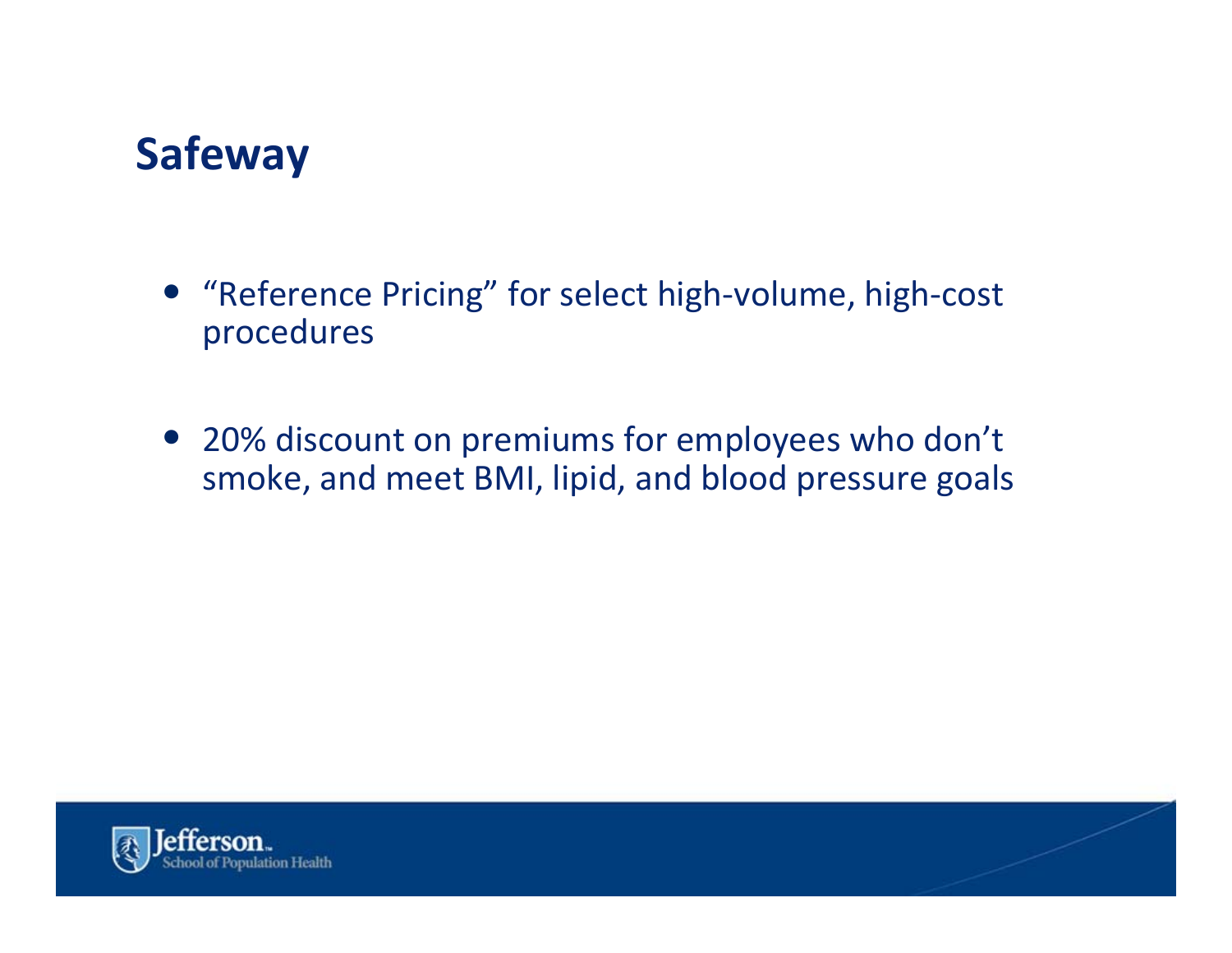#### **VBP Case Example: Pitney‐Bowes**

- Analyzed data on chronic disease
- Cut co-pays for selected medications
- Created "Pitney‐Bowes University"
- $\bullet$  Redesigned and re‐priced cafeteria and vending machine offerings

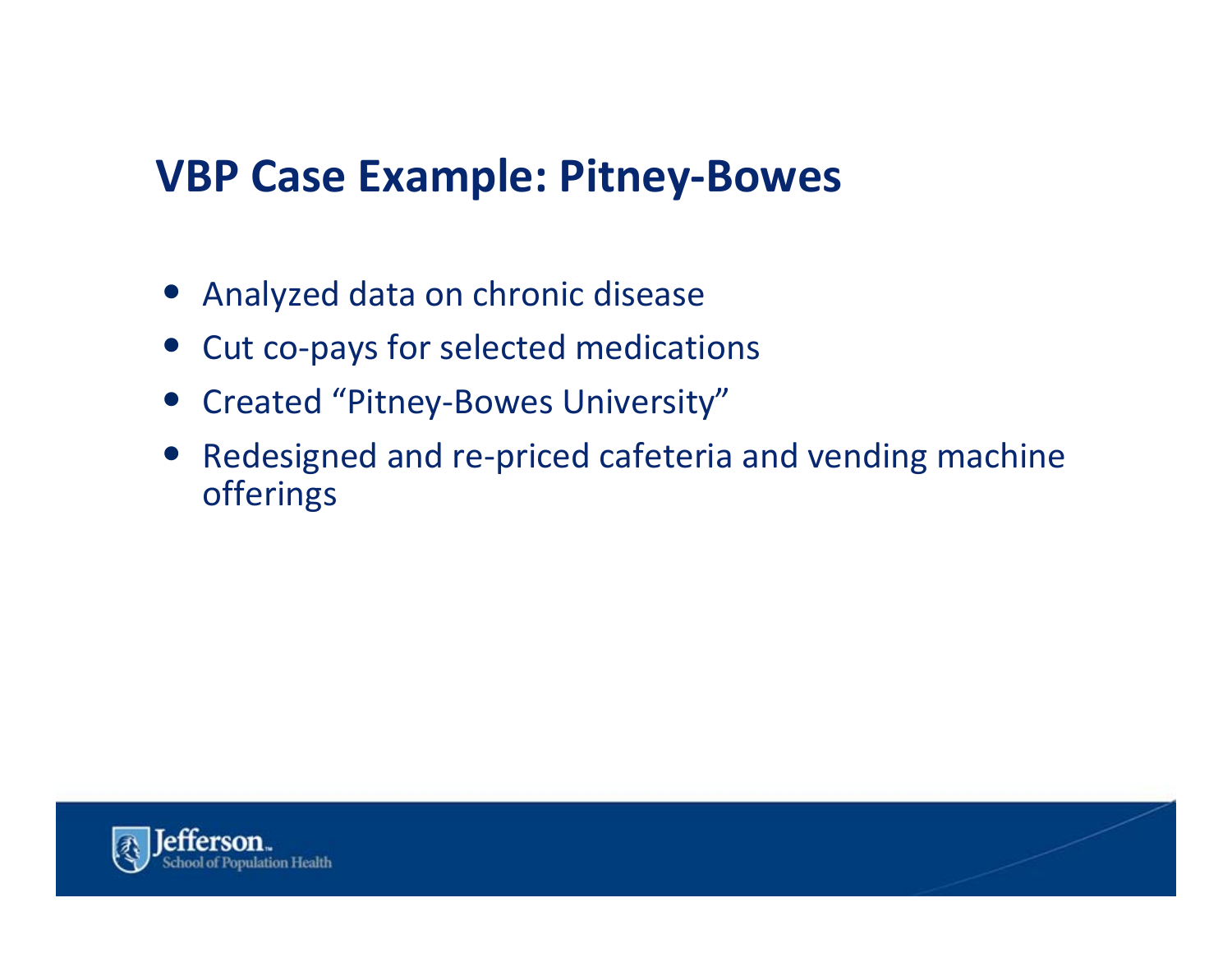# **Pitney‐Bowes Findings**

- **Results**: Savings valued in millions (\$1 Million year 1, \$3 Million by year 3)
- Annual cost of care decreased for both conditions (asthma and diabetes)
- Pharmacy costs decreased
- Hospital admissions declined for people w/ asthma
	- Hospital admissions increased for people w/ diabetes (still below benchmark)
- ER visits declined for people w/ diabetes
	- ER visits unchanged for people w/ asthma
- Changes in medication/possession rates for both groups
	- improved adherence
	- Types of medications (more controllers, less rescue)

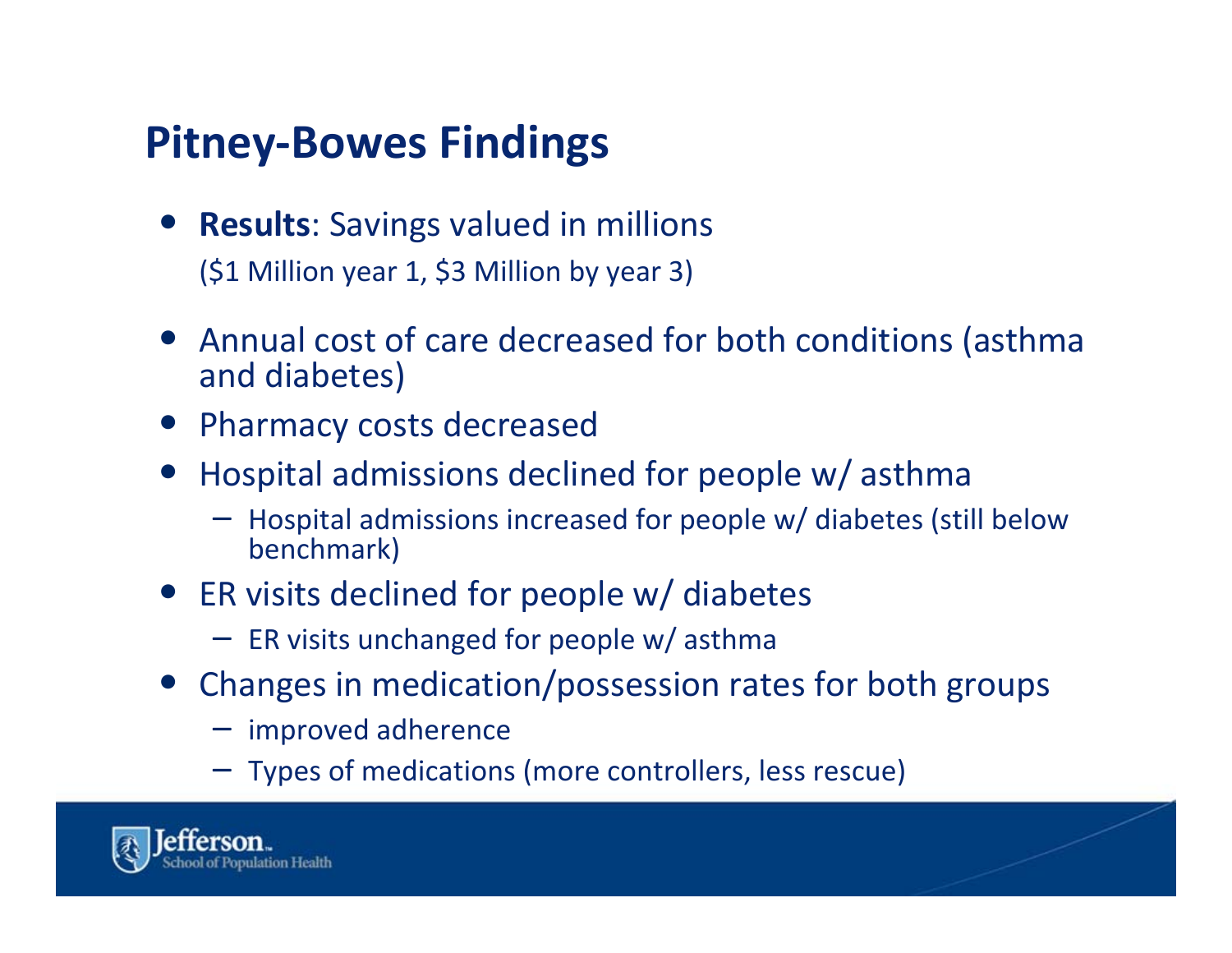#### **Value‐Based Benefit Design**

- *One* VBP Strategy
- Coverage decisions, tiers of out-of-pocket payments, reimbursement levels, and incentives all tied to the value of each individual service or drug

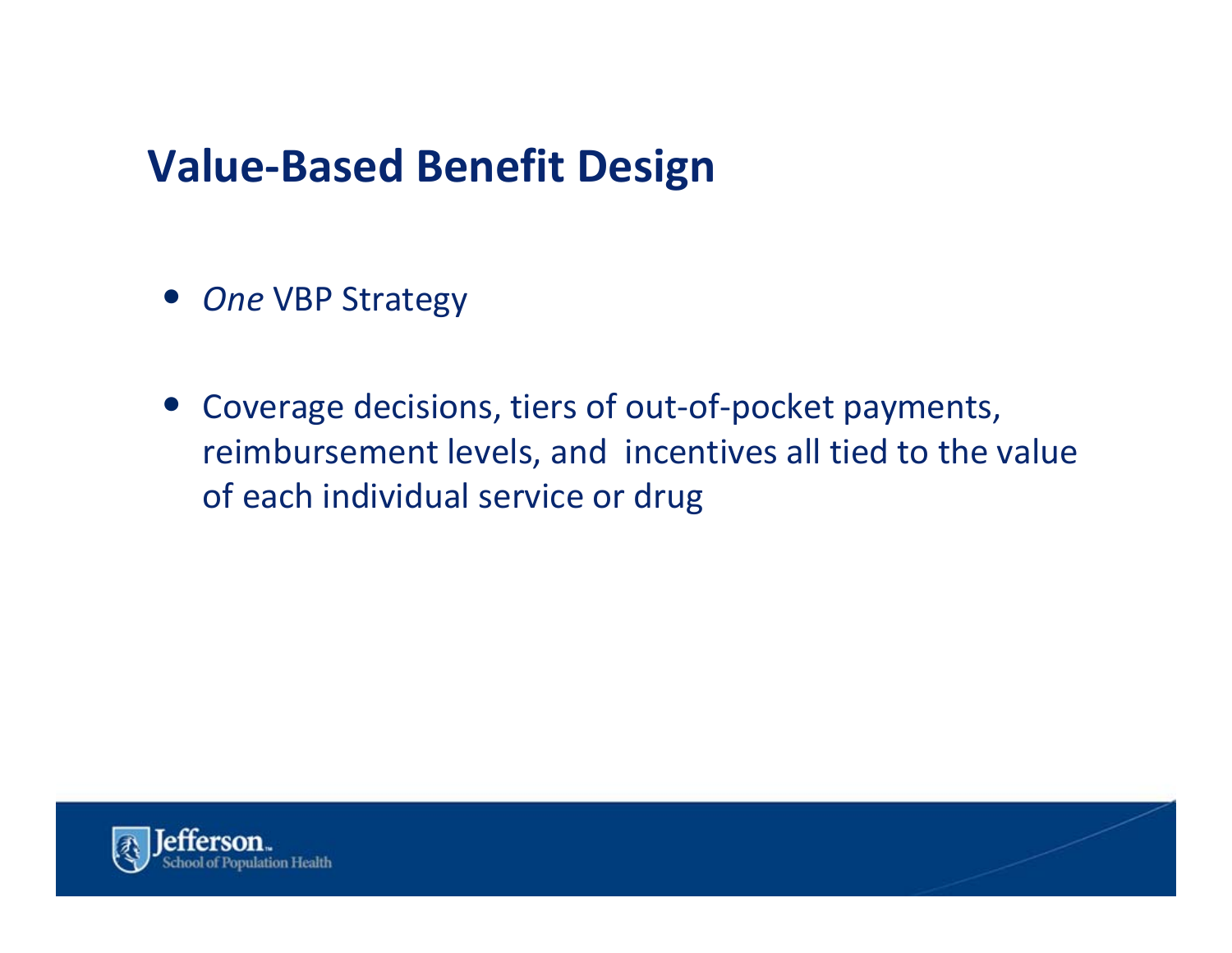## **Perdue "Evidence‐Based Plan Design"**

- Participants must name <sup>a</sup> PCP and participate in the Perdue Health Improvement Program
- Participants with select conditions (e.g. diabetes) must have at least 3 PCP visits per year
- Using EBM findings from national sources, reduce coverage for low‐ and no‐value interventions (e.g. hysterectomy, except when pt has diagnosis of cancer, covered at 70%) – second opinion service is available, to appeal coverage decisions

Source: Value: Population Health Conveyed per Dollar Spent, Roger C. Merrill, MD, Florida Health Care Coalition, Feb 2011

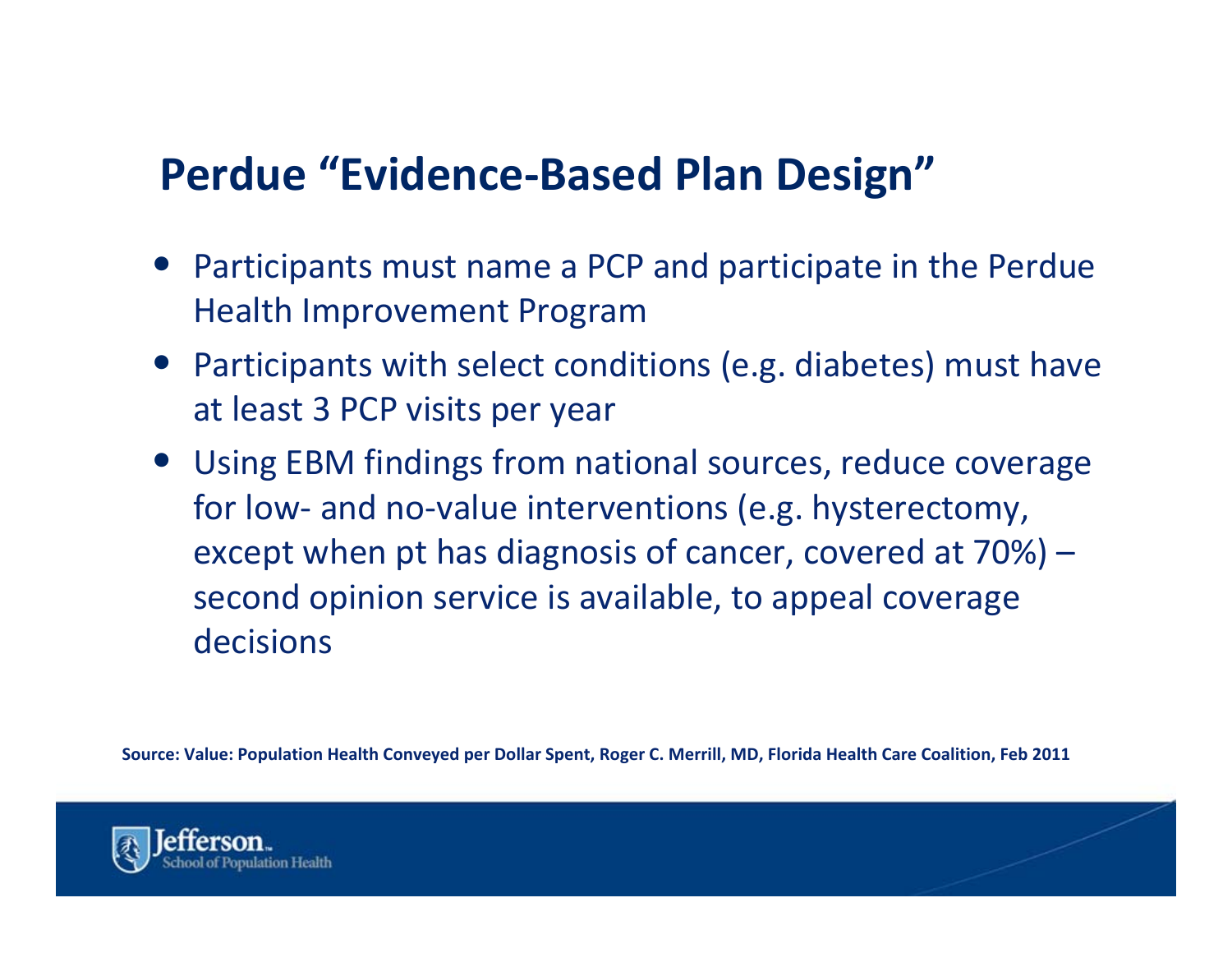#### **Case: Highmark Wellness Programs Results (Total Net Payments Per Subject)**



Source: Naydeck B, Pearson J, et al. The Impact of the Highmark Employee Wellness Programs on 4-Year Healthcare Costs. JOEM. Vol 50, **No. 2 Feb. 2008**

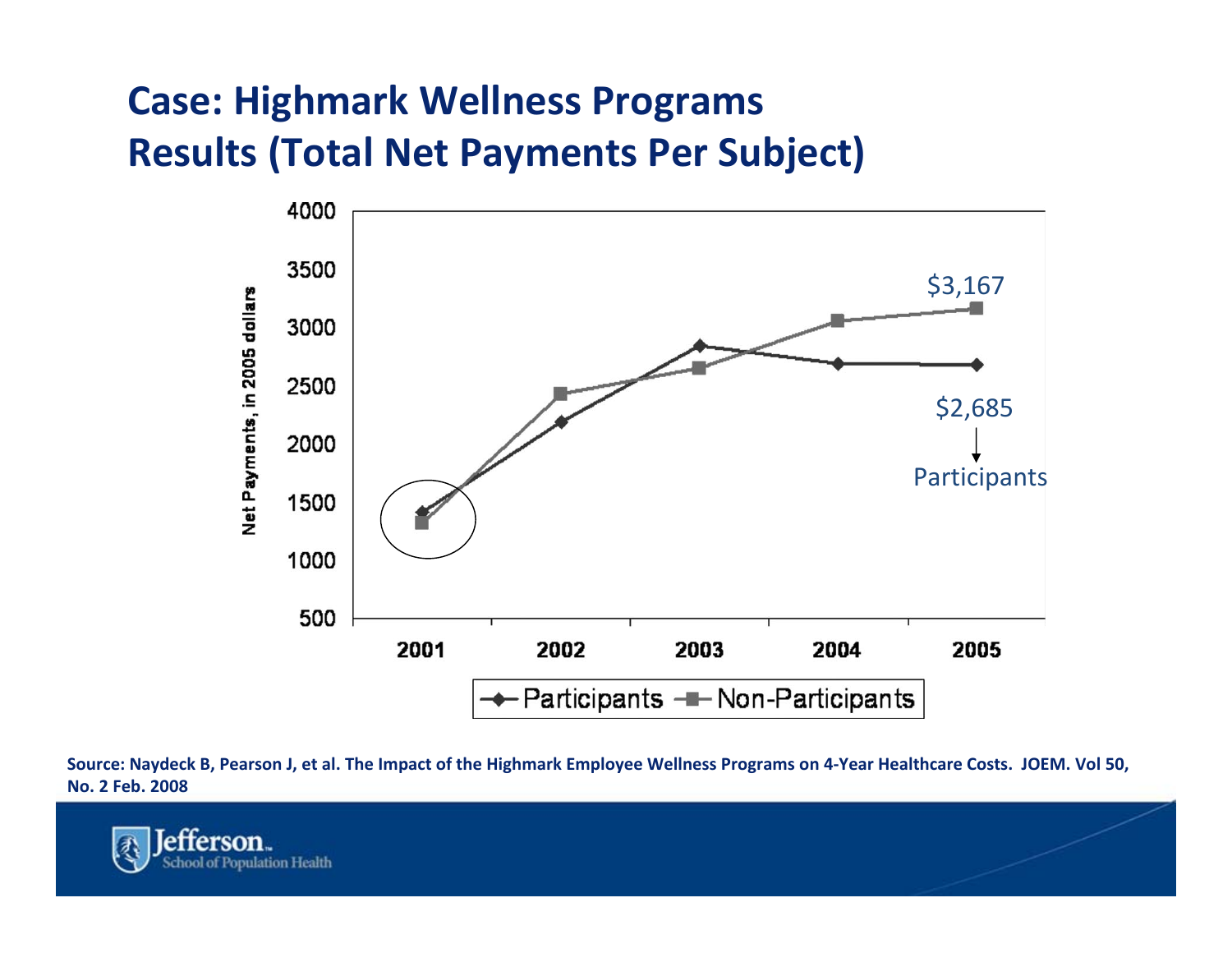# **Case: Highmark Wellness Programs Results**

- Largest differences between groups were found in **inpatient expenditures,** \$181.78 per person per year in savings (P<.0001)
- After subtracting program costs from estimated savings, there was <sup>a</sup> **net savings of \$1,335,524 over <sup>4</sup> years** (equated to an **ROI of \$1.65** for every dollar invested)

Source: Naydeck B, Pearson J, et al. The Impact of the Highmark Employee Wellness Programs on 4-Year Healthcare Costs. **JOEM. Vol 50, No. 2 Feb. 2008**

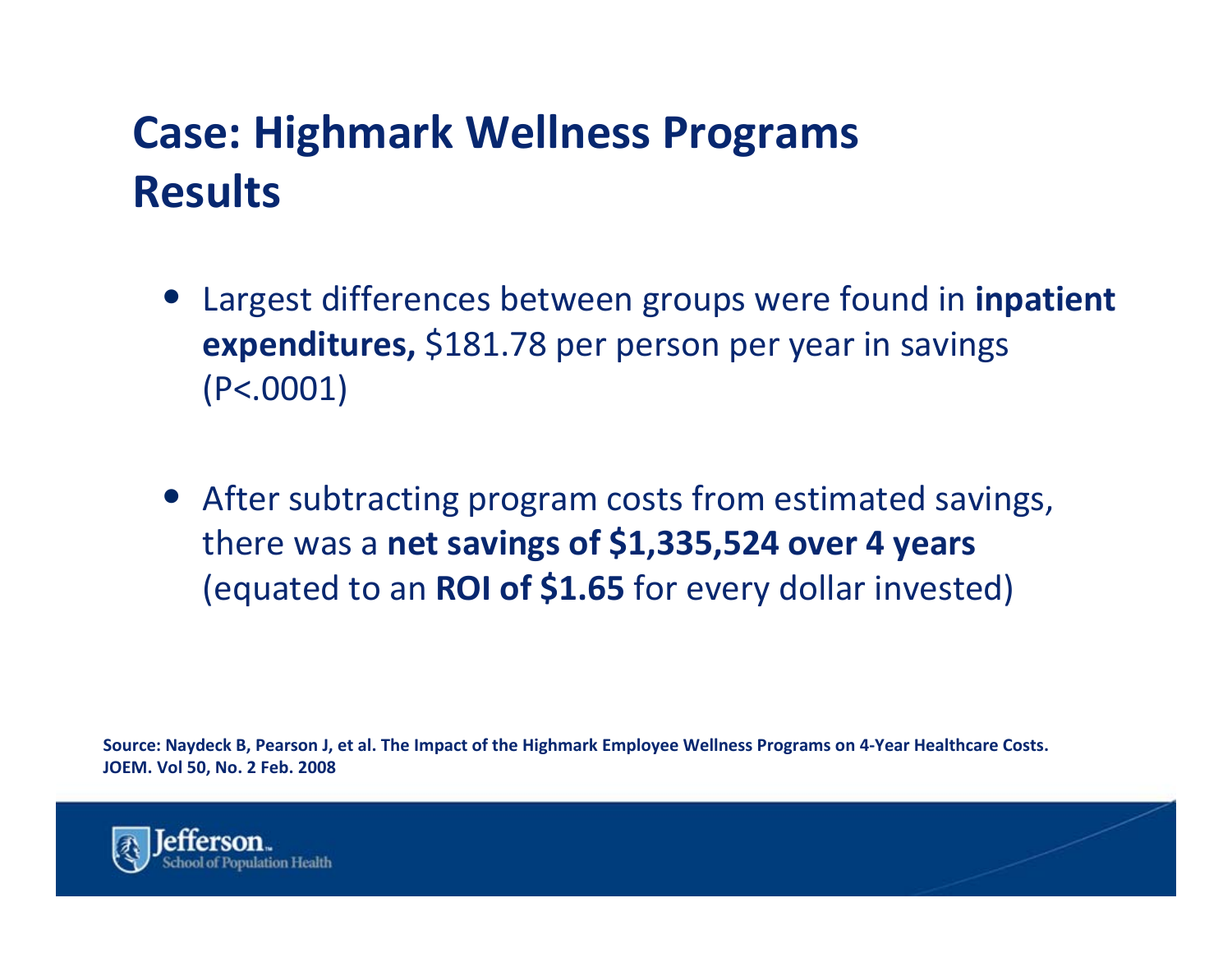## **Florida Health Care Coalition**

- Reviewed data on hospital-specific CABG mortality
- Shared data with surgeons
- Saw mortality decrease at previously higher‐mortality facilities in the following year

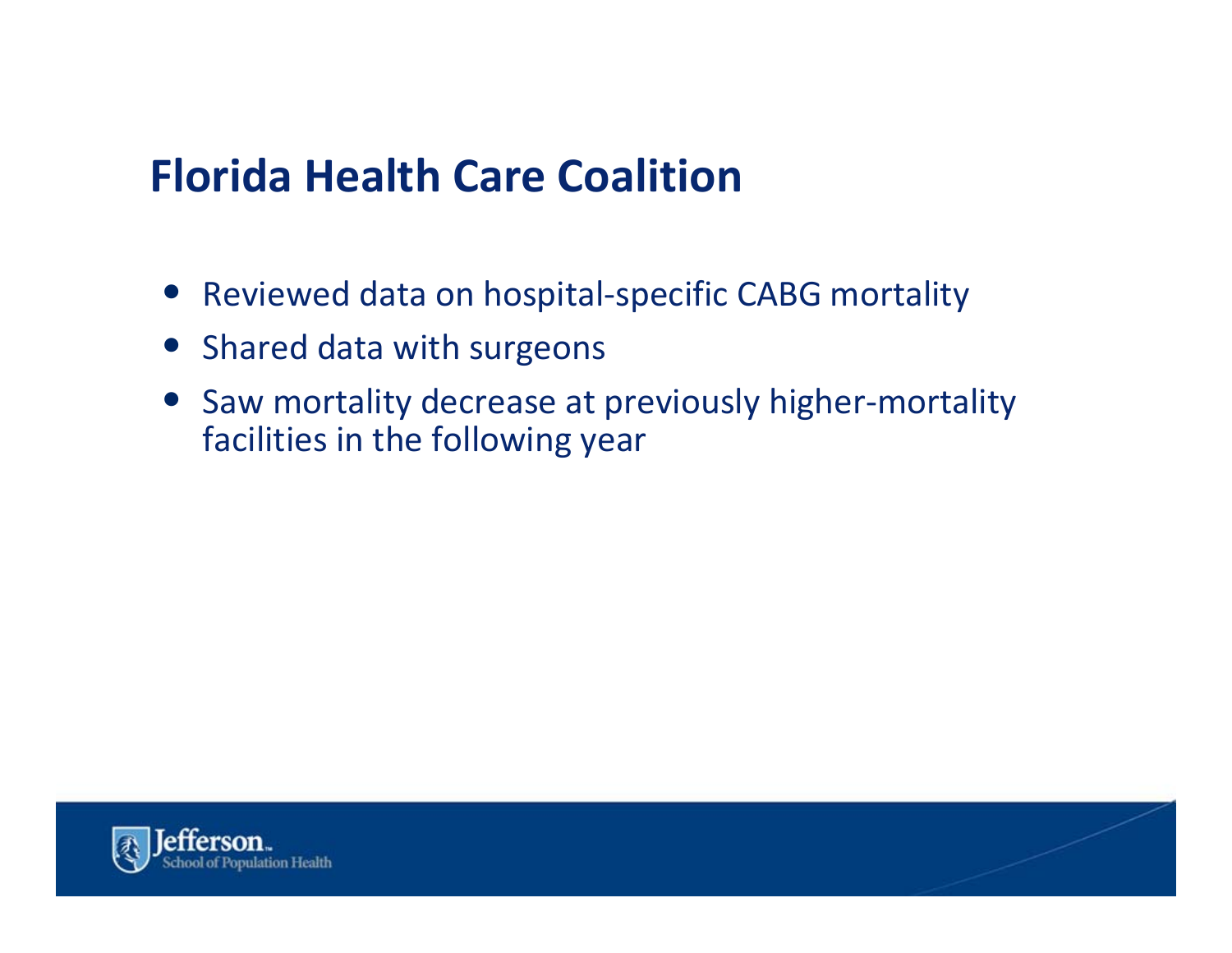#### **NBCH eValue8 RFI**

- Common specifications and criteria
	- Reduce variation in information requests
	- Promote standardization
	- Improve comparative information
- Content areas:
	- Plan profile and plan‐wide strategies
	- Plan administration
	- Health promotion
	- Chronic disease management
	- Patient safety
	- Pharmacy management

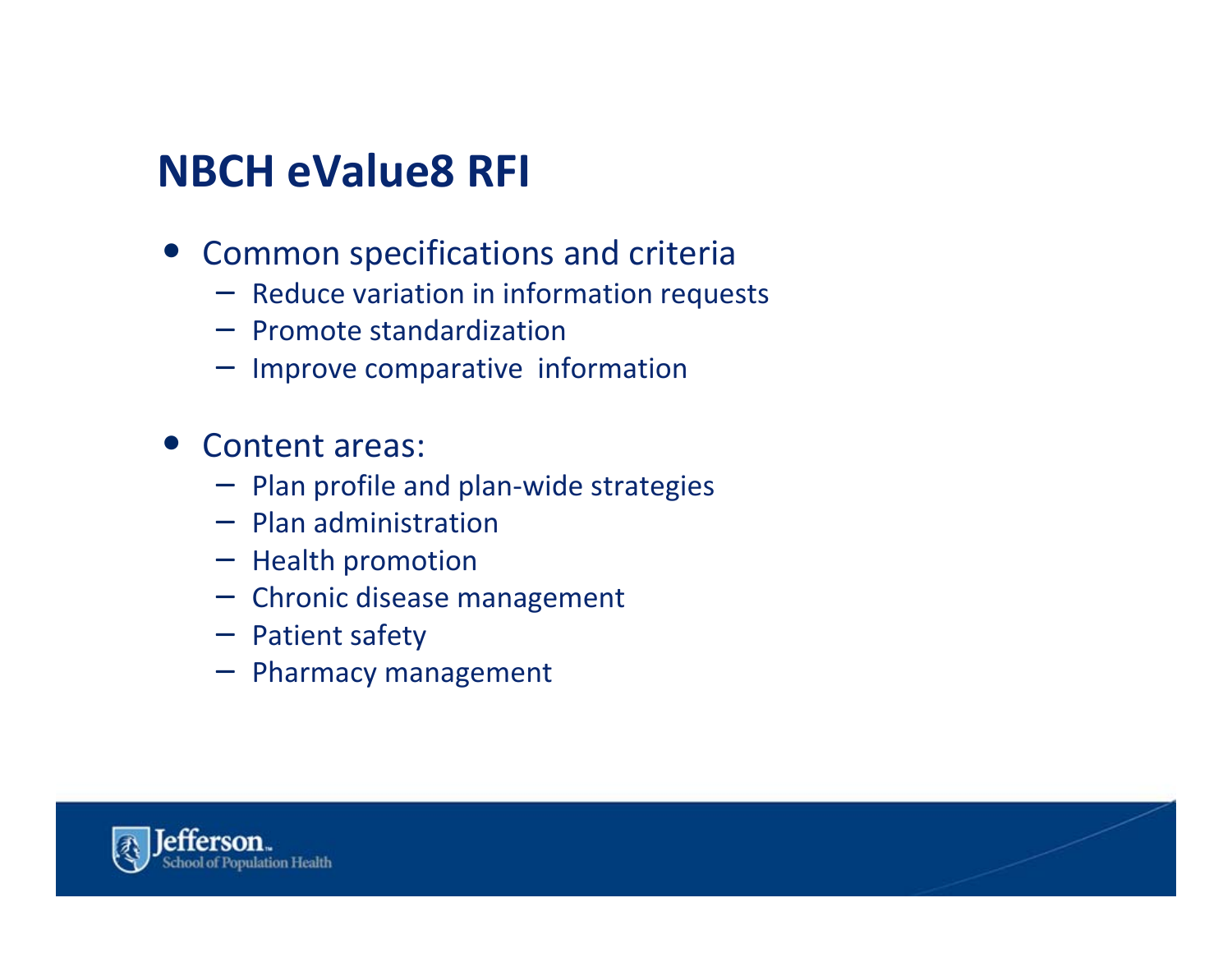# **Leapfrog Measures**

- Focus on breakthrough improvements in quality and safety practices
- $\bullet$ • Initial focus on preventing medical mistakes:
	- Computer Physician Order Entry (CPOE)
	- ICU Physician Staffing
	- Evidence‐Based Hospital Referral (EHR)
	- Leapfrog Safe Practices Score NQF 27 Safe Practices
- Voluntary hospital reporting in 28 regions
	- 817 of 1,947 hospitals as of August 2005, 1220 hospitals as of July 2008.

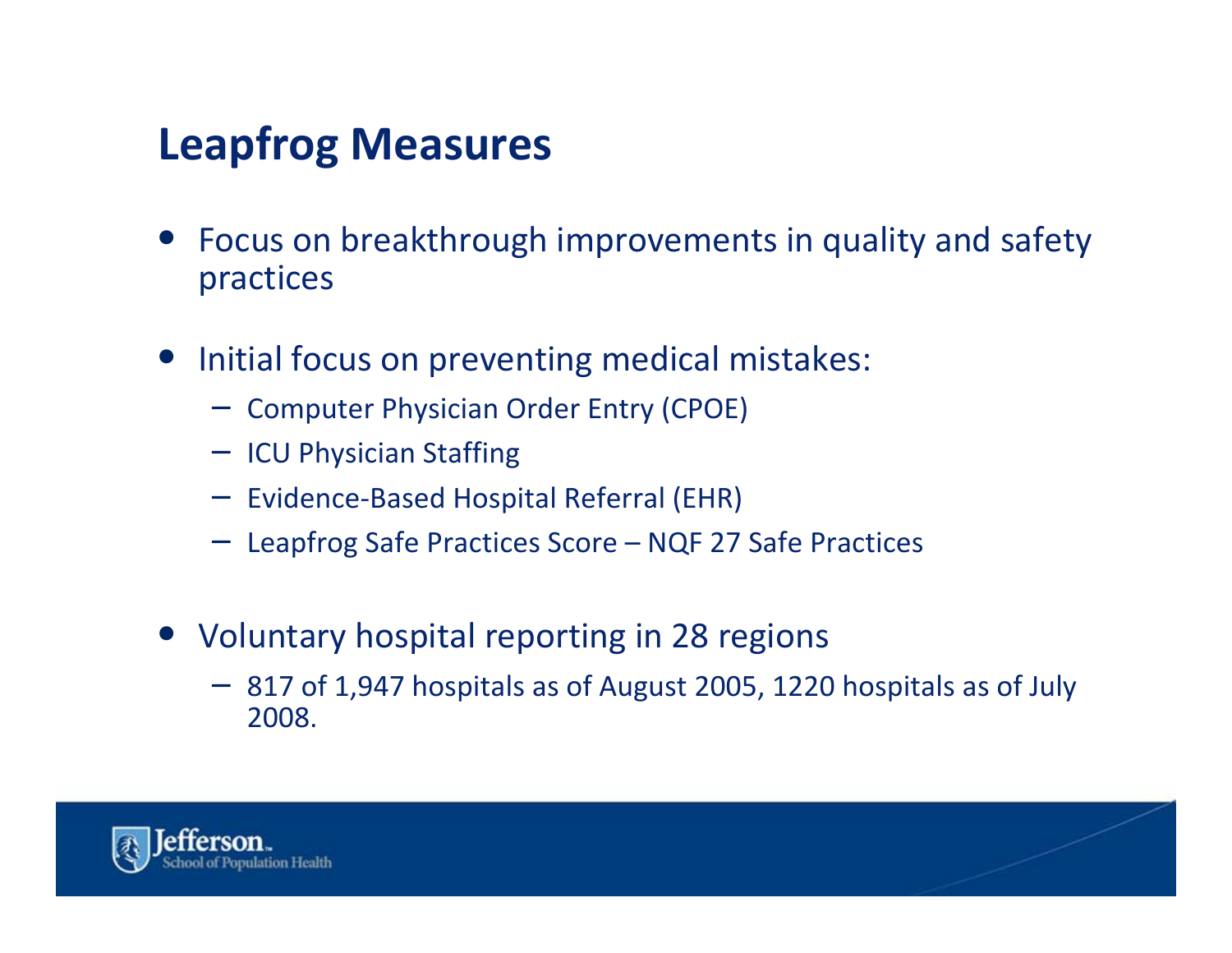

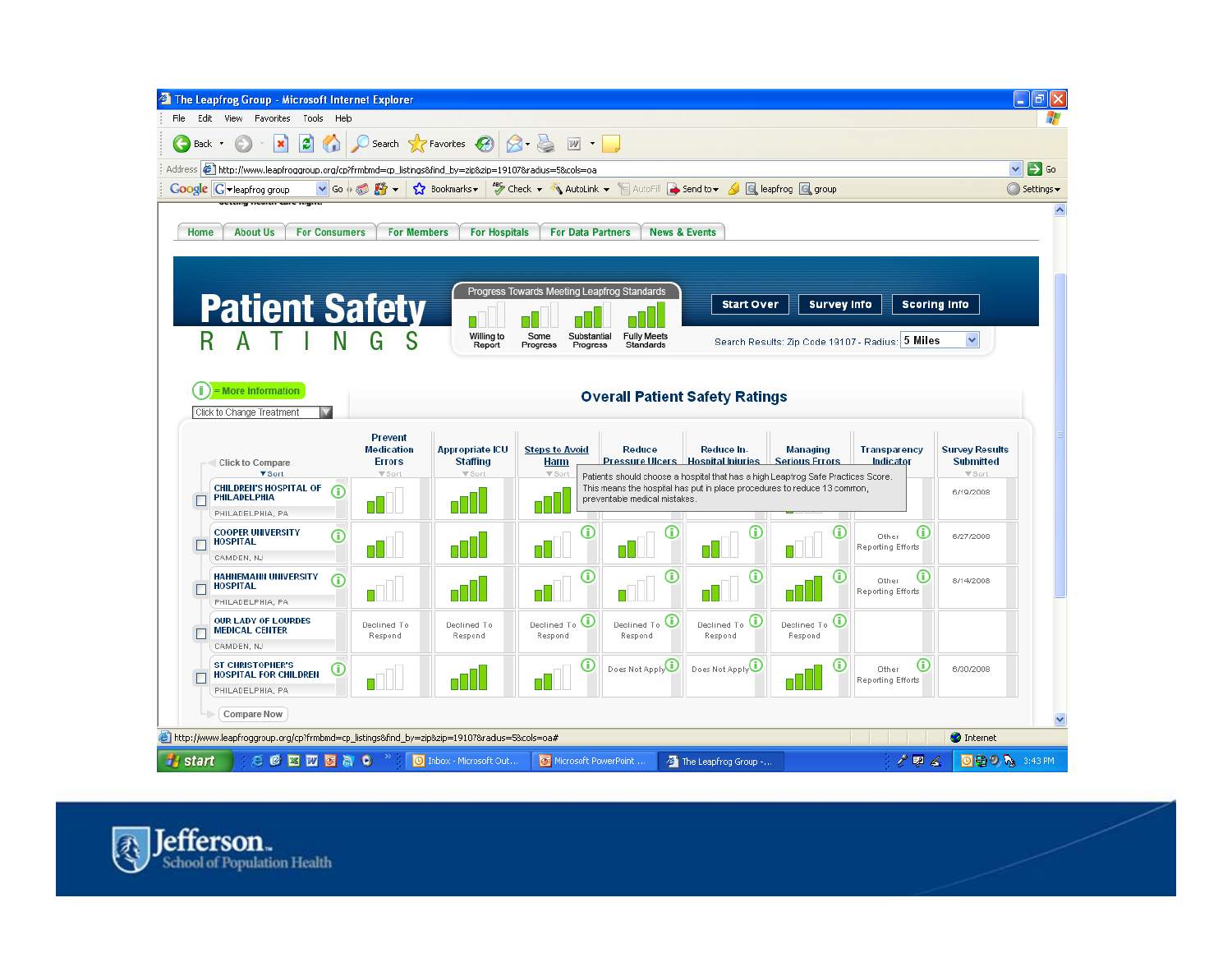#### **HC21 Data Warehouse: Data Sources**

- Human Resources, hiring info
- Health Risk Appraisals
- $\bullet$ Medical Claims (inpatient, outpatient, Rx)
- Short and long-term disability claims
- Workers compensation claims
- $\bullet$ Employee assistance program utilization
- Worksite clinics and wellness programs
- Other vendors and programs

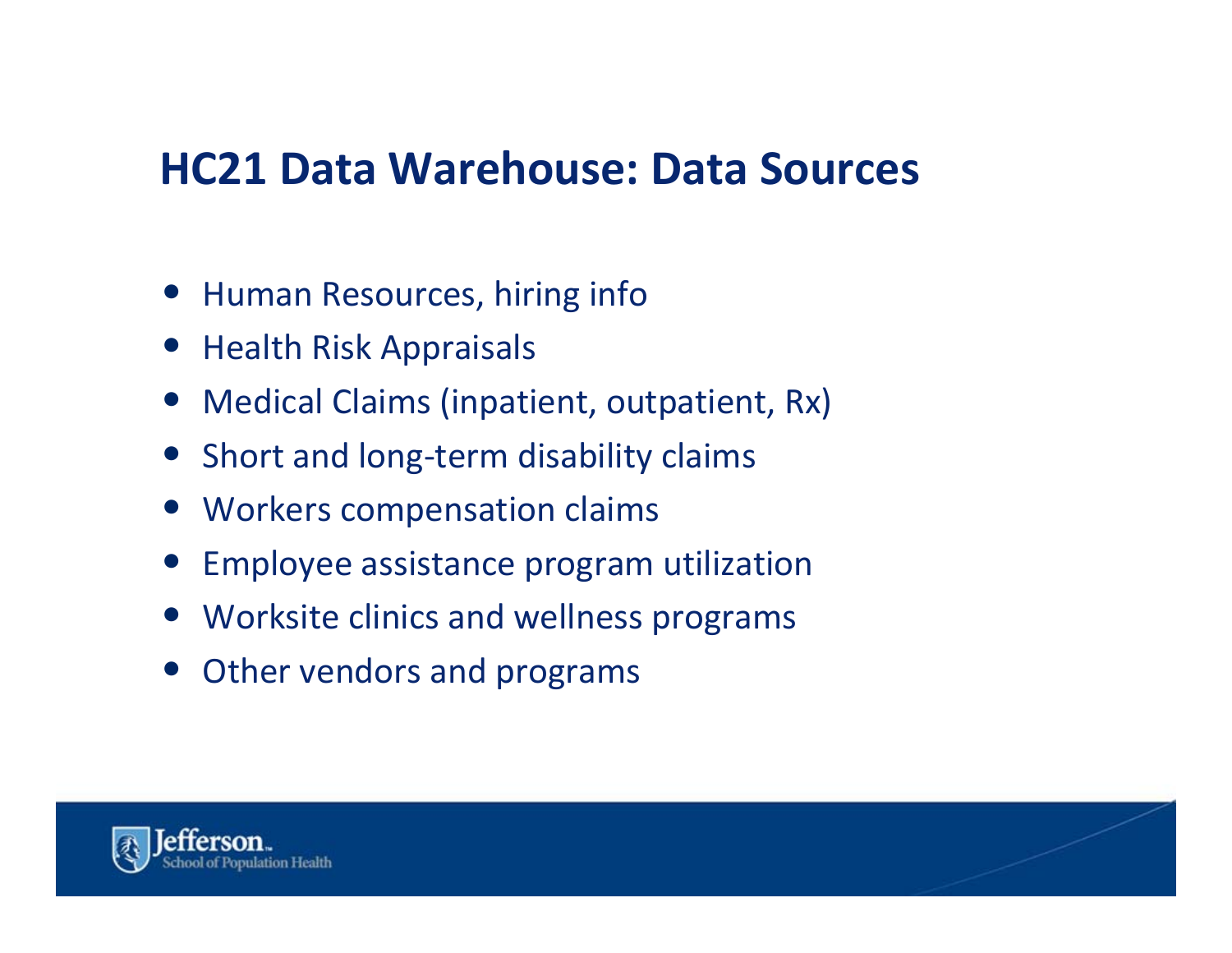## **HC21 Data Cooperative ‐ Formed in 2005**

- 18 employers
- 30 data feeds
- Dozens of Contracts/BAA's
- $\bullet$ 170,000 records (medical claims and Rx claims)
- 5 years of data
- Staff
	- 2 FTE analysts on staff
	- Physicians on contract
	- PhD on contract
	- Master's Level Nurse

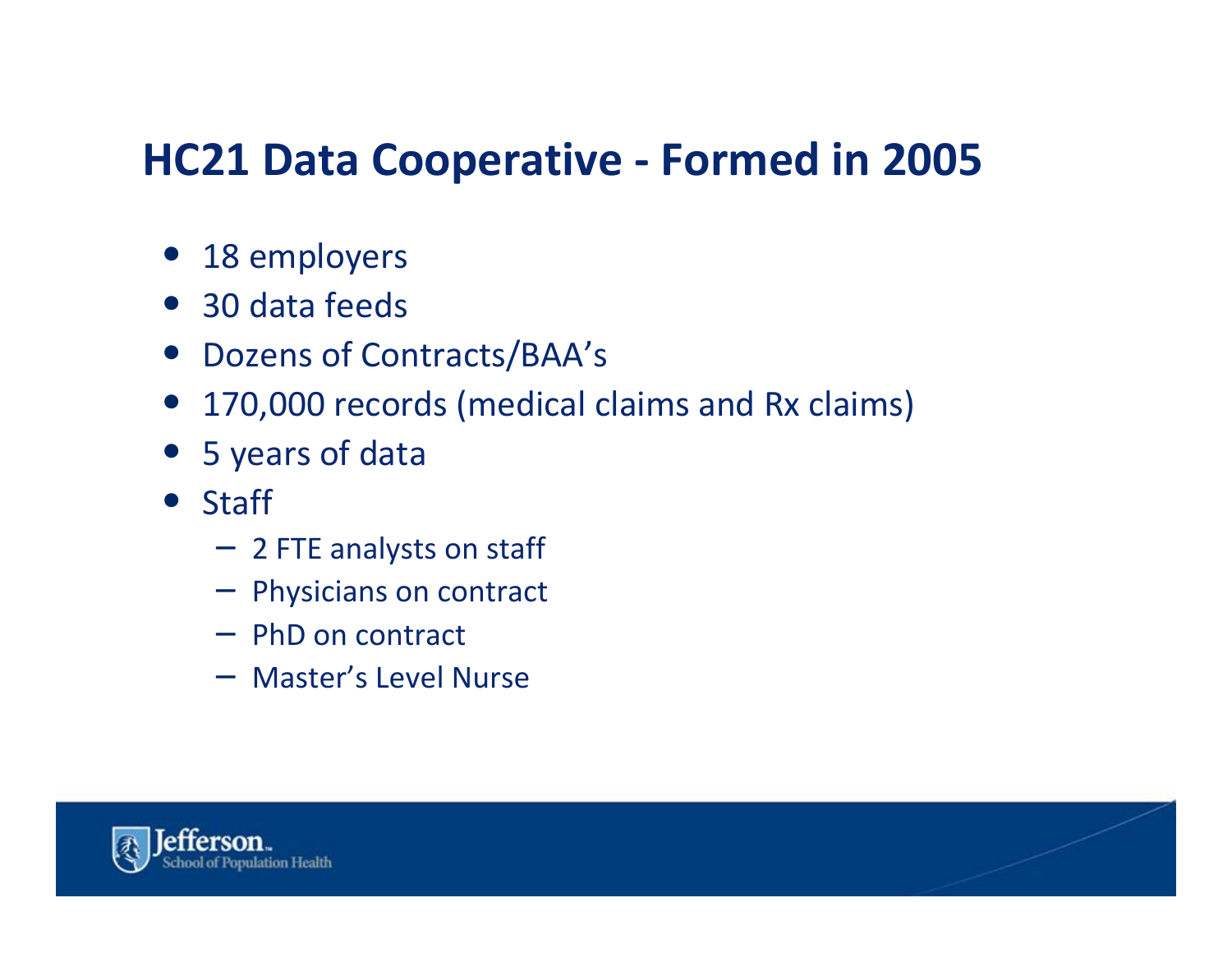#### **Hospital P4P Data Sources**

- Joint Commission Quality Check
- CMS Hospital Compare
- H-CAHPS
- SCIP Measures and Other Specialty‐specific Measures
- PHC4 Data and Reports
- Licensures, Accreditations, Recognitions
- Leapfrog Measures

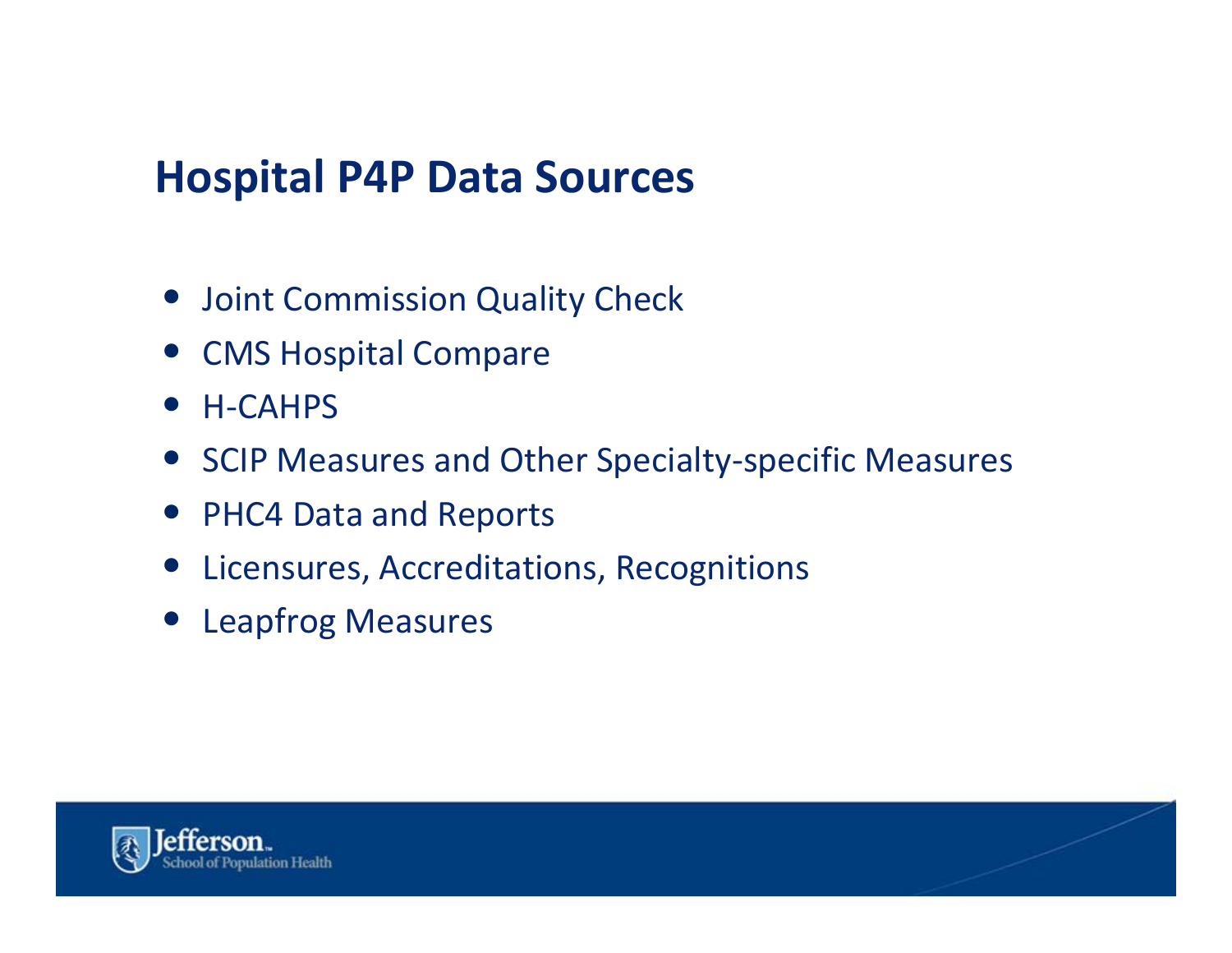# **CMS Hospital Compare**

- [www.hospitalcompare.hhs.gov](http://www.hospitalcompare.hhs.gov/)
- Create reports by hospital, region, condition
- Compares hospitals to benchmarks and each other on process measures for:
	- Heart failure
	- Heart attack
	- Pneumonia
	- Surgical intervention
- Also includes 30‐day risk‐adjusted mortality
- $\bullet$ Limitation: based on Medicare data only

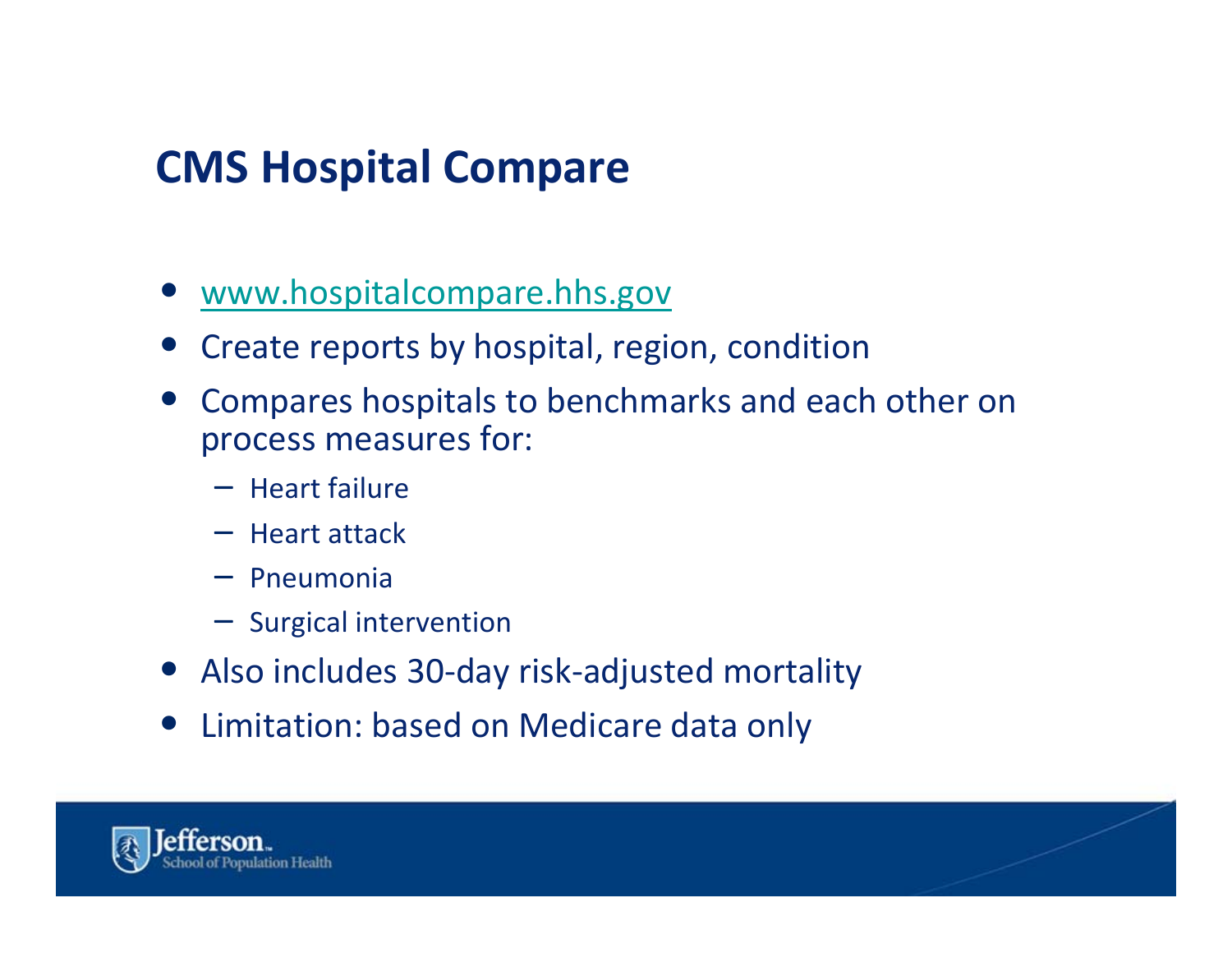# **The Joint Commission**

- $\bullet$  Aka Joint Commission on Accreditation of Healthcare Organizations (JCAHO)
- Evolution of performance measurement:
	- ORYX Initiative
	- Core Measures:
		- AMI
		- Heart failure
		- Pneumonia
		- Pregnancy and related conditions
		- Surgical infection prevention
	- QualityCheck: [www.qualitycheck.org](http://www.qualitycheck.org/)
- Collaboration with NQF, CMS, Hospital Quality Alliance

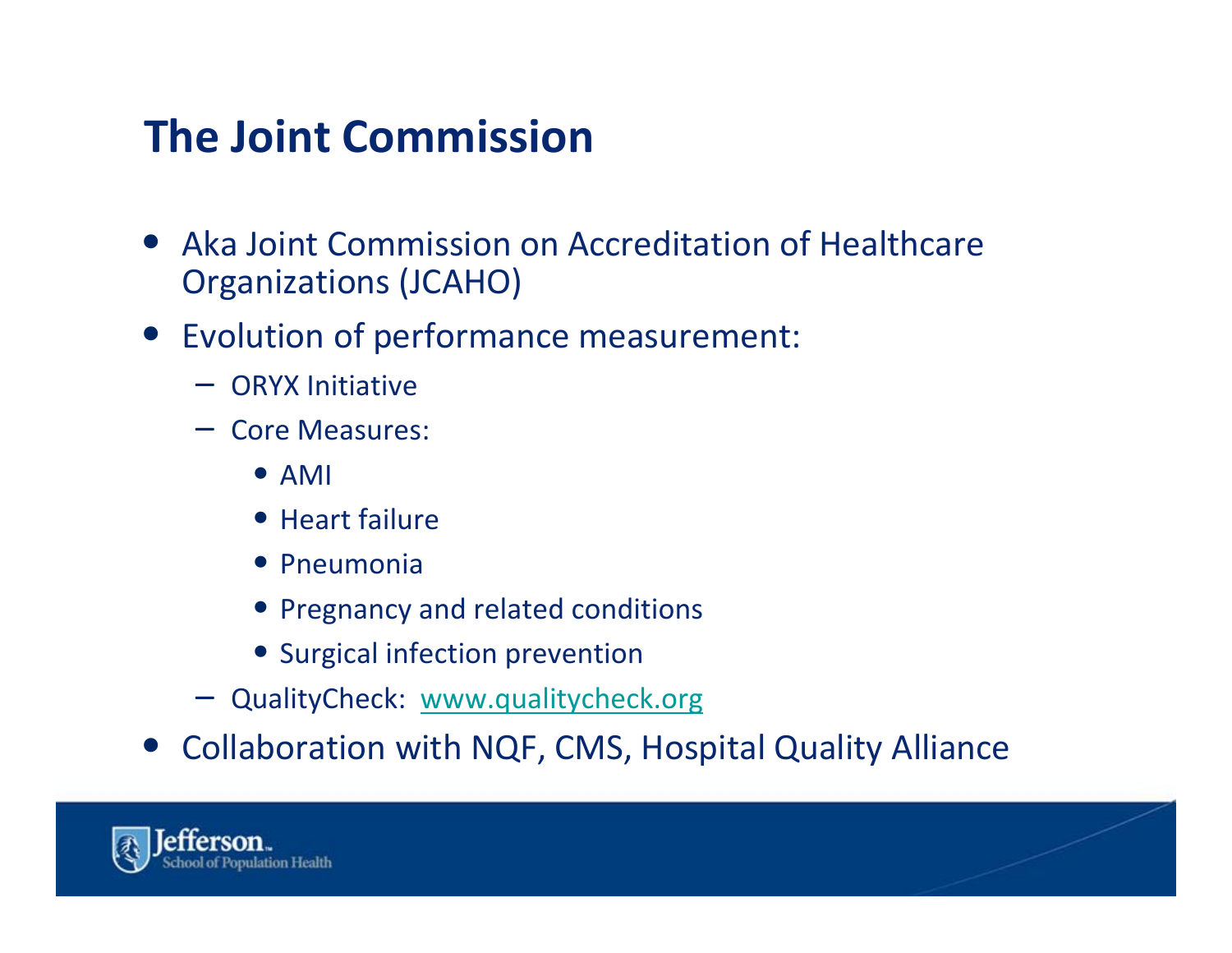# **CAHPS Hospital Survey**

- 27-item version endorsed by NQF in May 2005
- CMS driving national implementation
- H-CAHPS results will be integrated into public reporting by CMS, HQA, Leapfrog, etc.
- H-CAHPS domains:
	- Communication with nurses
	- Communication with doctors
	- Nursing services
	- Communication about medications
	- Pain management
	- Hospital environment
	- Discharge information
	- Overall Ratings/Recommend hospital

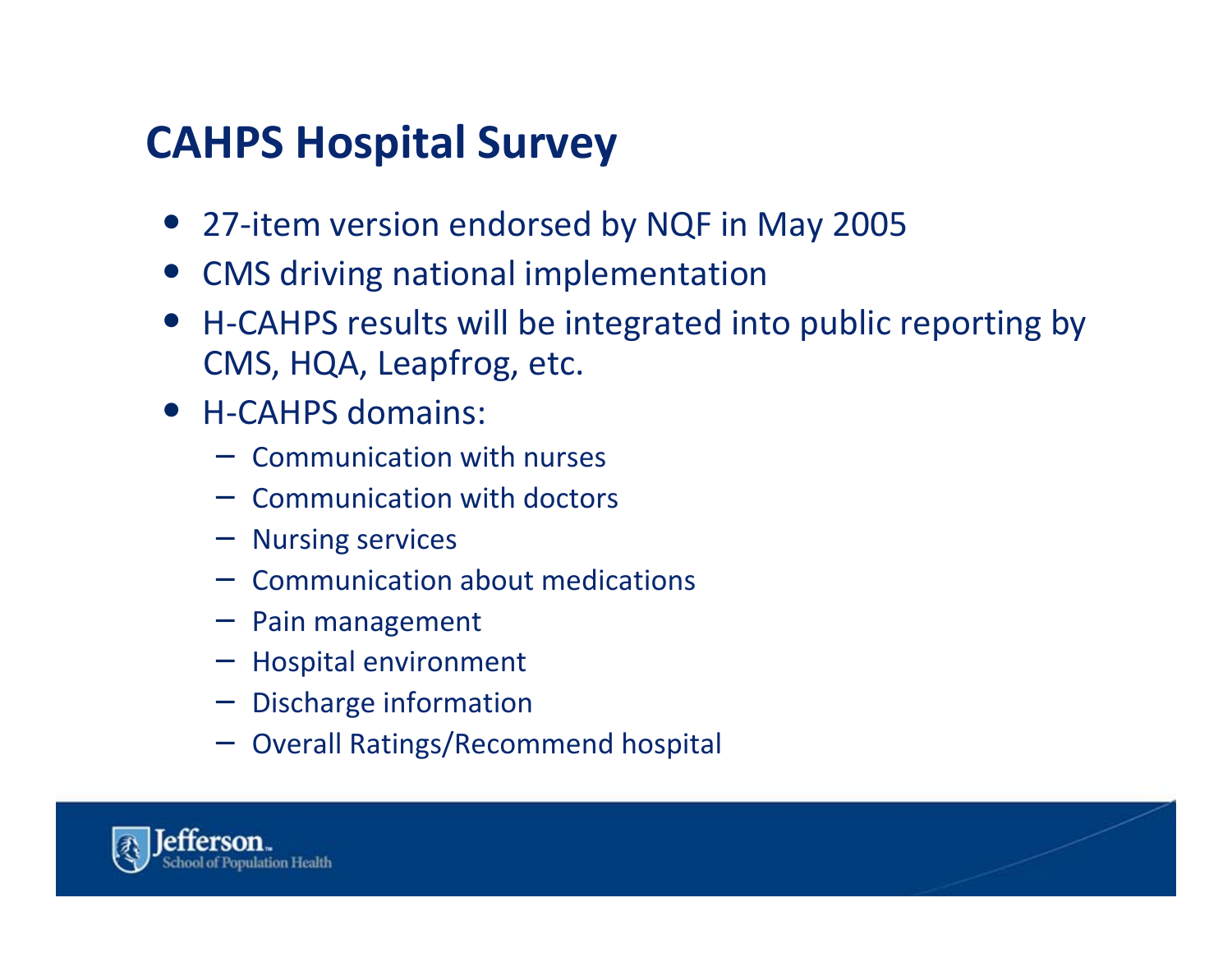#### **Never Events**

- • Unambiguous—clearly identifiable and measurable, and thus feasible to include in <sup>a</sup> reporting system;
- • Usually preventable—recognizing that some events are not always avoidable, given the complexity of health care;
- • Serious—resulting in death or loss of <sup>a</sup> body part, disability, or more than transient loss of <sup>a</sup> body function; and
- • Any of the following:
	- Adverse and/or,
	- Indicative of <sup>a</sup> problem in <sup>a</sup> health care facility's safety systems and/or,
	- Important for public credibility or public accountability.

#### Source: CMS Website

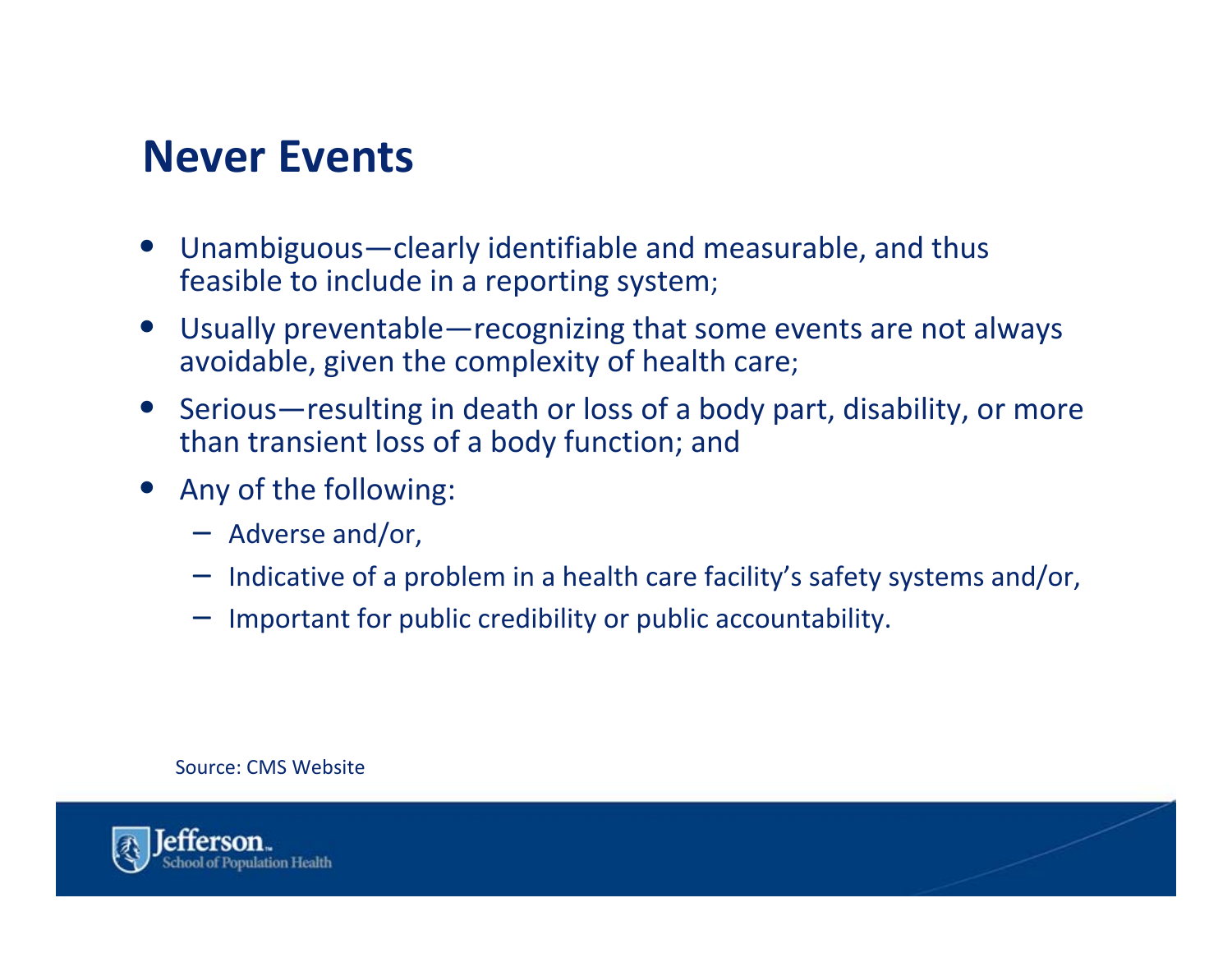## **Sample Never Events**

- Surgery on wrong body part or patient
- Wrong procedure done
- Retention of foreign body
- $\bullet$  Death or disability due to contaminated drug or device, or medication error
- Stage 3 or 4 pressure ulcer
- Hospital-acquired central line infection?

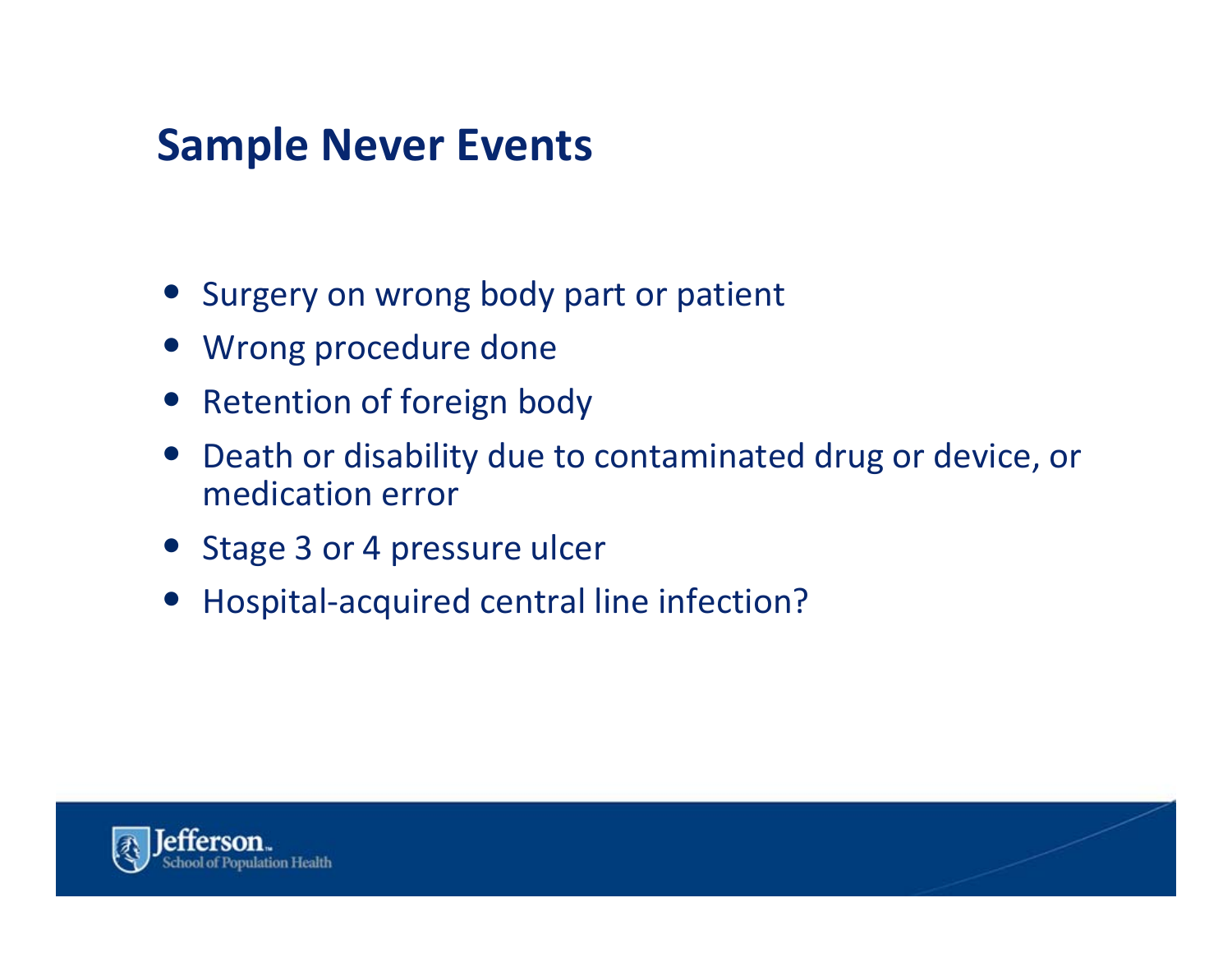#### **Hospital P4P: CMS/Premier Quality Incentive Demonstration**

- CMS provided quality bonus payments to hospitals based on performance
	- 5 clinical areas: heart attack, heart failure, pneumonia, bypass, hip and knee replacement
	- 34 measures including process and outcomes
- 260 hospitals scored and paid by condition (DRG) in the last year of the demo (2007)
	- Top 10% get 2% bonus
	- Second decile gets 1%
	- Top 50% get public recognition
- Worst hospitals were penalized if they stayed in the bottom 2 deciles

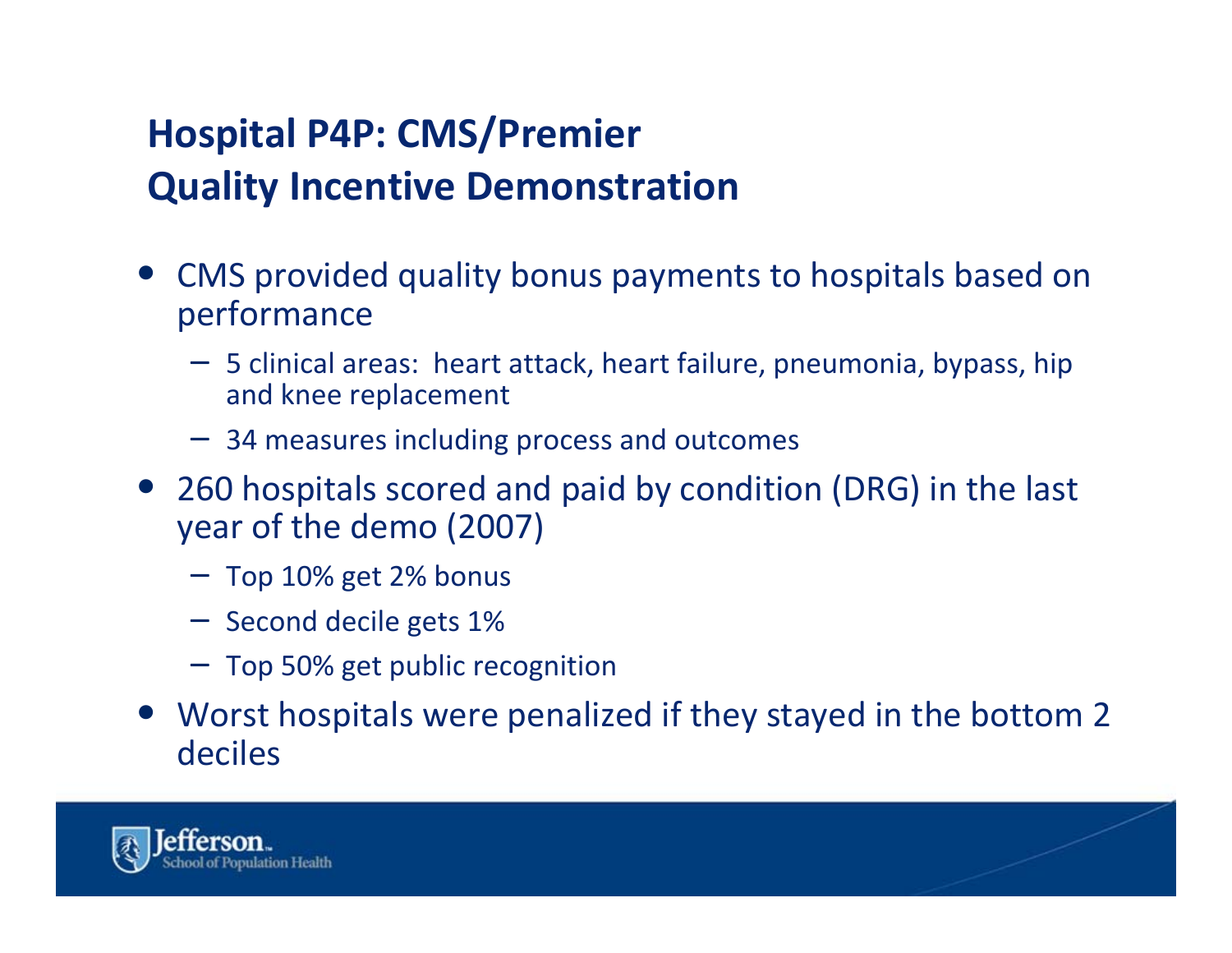#### **Hospital Quality Incentive Demonstration (HQID)**

| The NEW ENGLAND<br><b>JOURNAL</b> of <b>MEDICINE</b>                                                                                                                                                                                                                                   |                                                       |  |  |  |
|----------------------------------------------------------------------------------------------------------------------------------------------------------------------------------------------------------------------------------------------------------------------------------------|-------------------------------------------------------|--|--|--|
| CURRENT ISSUE   PAST ISSUES   COLLECTIONS<br>SUBSCRIBE  <br>Keyword, citation, or author<br>HOME  <br><b>FREE NEJM E-TOC</b><br><b>SEARCH</b><br>Advanced Search                                                                                                                       |                                                       |  |  |  |
| THOMAS JEFFERSON UNIVERSITY   Get NEJM's E-Mail Table of Contents - FREE   Sign In as Individual   Contact Administrator                                                                                                                                                               |                                                       |  |  |  |
| <b>SPECIAL ARTICLE</b>                                                                                                                                                                                                                                                                 |                                                       |  |  |  |
| ◀ Previous<br>Volume 356:486-496                                                                                                                                                                                                                                                       | Number 5<br>$Next \triangleright$<br>February 1, 2007 |  |  |  |
| Public Reporting and Pay for Performance in Hospital Quality Improvement<br>Peter K. Lindenauer, M.D., M.Sc., Denise Remus, Ph.D., R.N., Sheila Roman, M.D., M.P.H., Michael B. Rothberg, M.D., M.P.H., Evan M.<br>Benjamin, M.D., Allen Ma, Ph.D., and Dale W. Bratzler, D.O., M.P.H. |                                                       |  |  |  |

- • **Hospital Quality Incentive Demonstration (HQID) project**
	- Entering <sup>5</sup>th year
	- Test payment incentives under Medicare to improve safety, quality, and efficiency
	- 5 clinical areas: heart attack, coronary bypass graft, heart failure, pneumonia, and hip and knee replacements
- • **Results:**
	- Across all participants, overall quality increased 17% over four years
	- CMS awarding incentive payments of \$12 million in year four to 225 hospitals

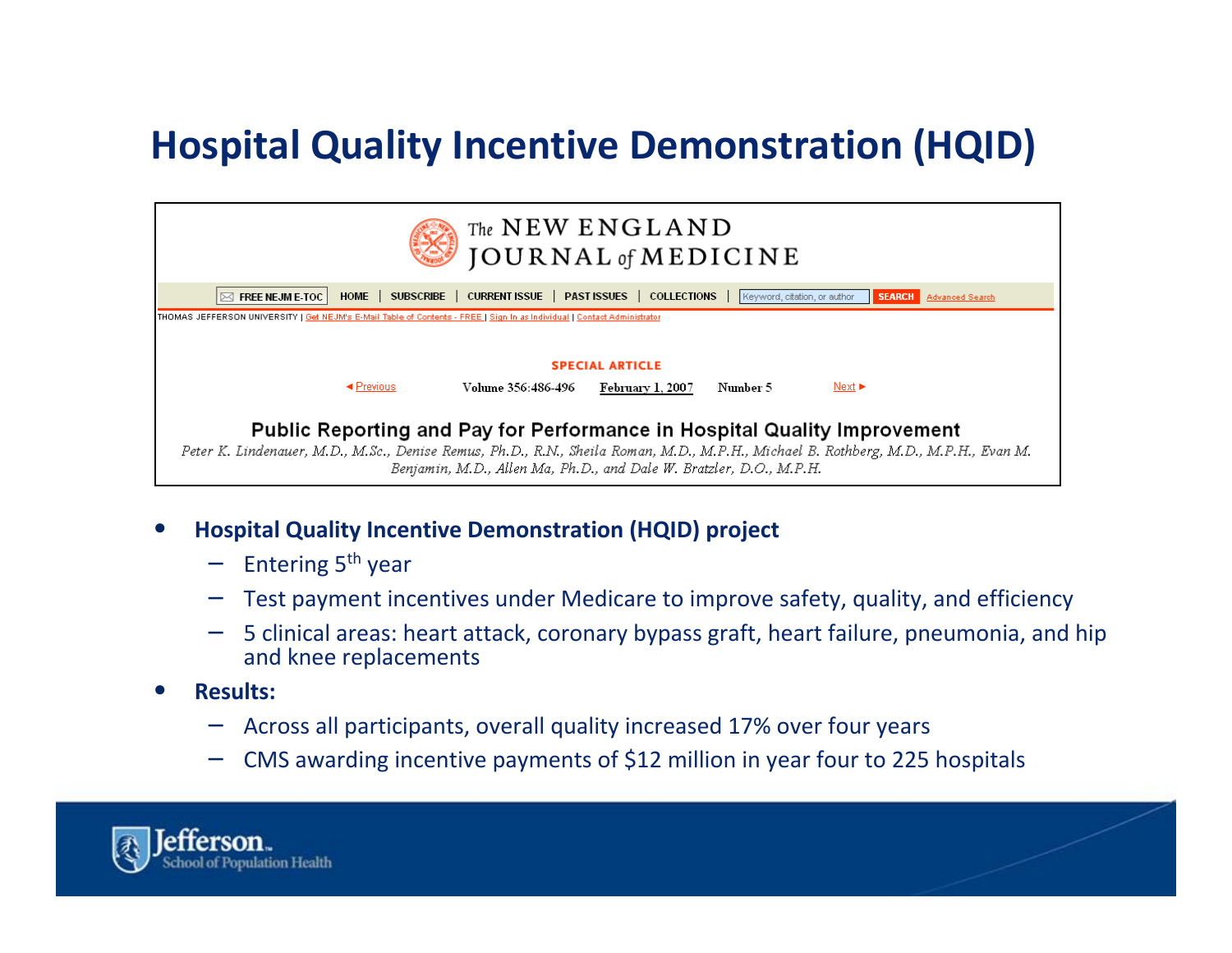

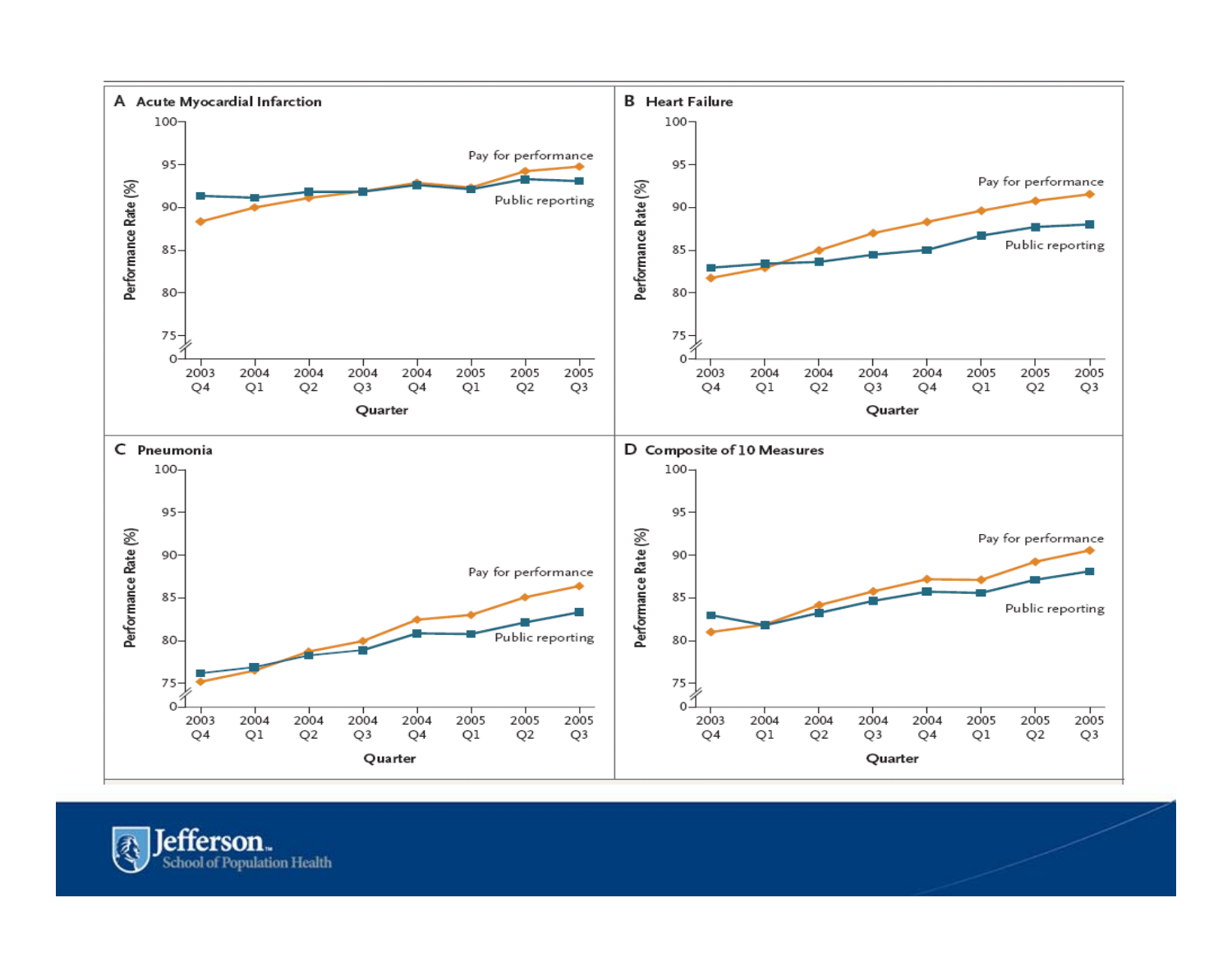# **DVHCC Project**

- Specifying <sup>a</sup> "high performance network"
	- Identification of providers
	- Negotiation with providers
	- Marketing to member trusts
	- Design of consumer education materials
	- Development of incentives to use the network

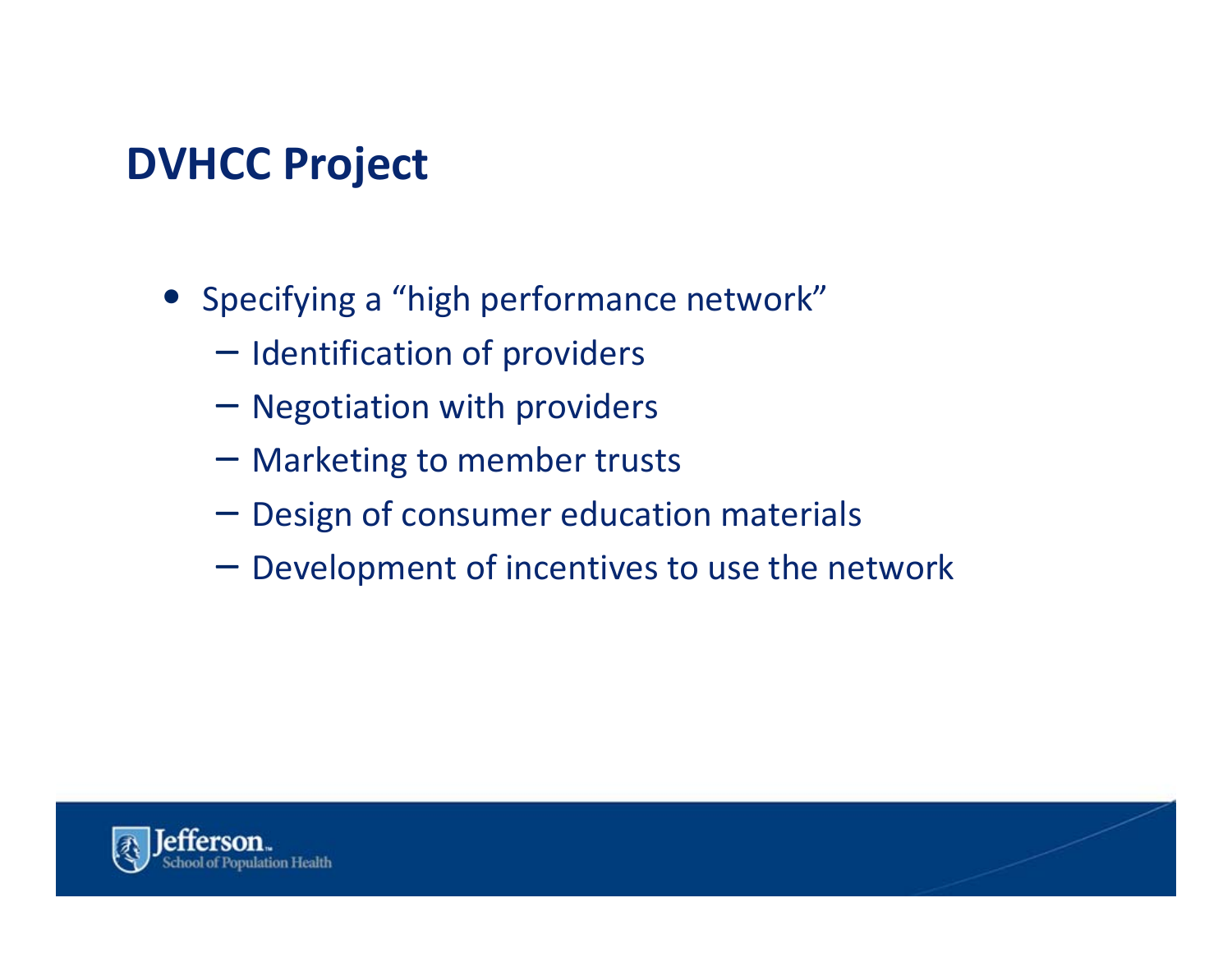# **Physician Quality Reporting System (PQRS)**

- Developed by CMS (in record time!)
- $\bullet$  Requires special billing codes for quality (moving toward registries and EHR reporting)
- Initially "pay for reporting" (not "performance")
- Bonuses paid out for reporting
- $\bullet$ Moving toward disincentives as well as incentives, and public reporting of performance data
- Participation eventually expected to become mandatory

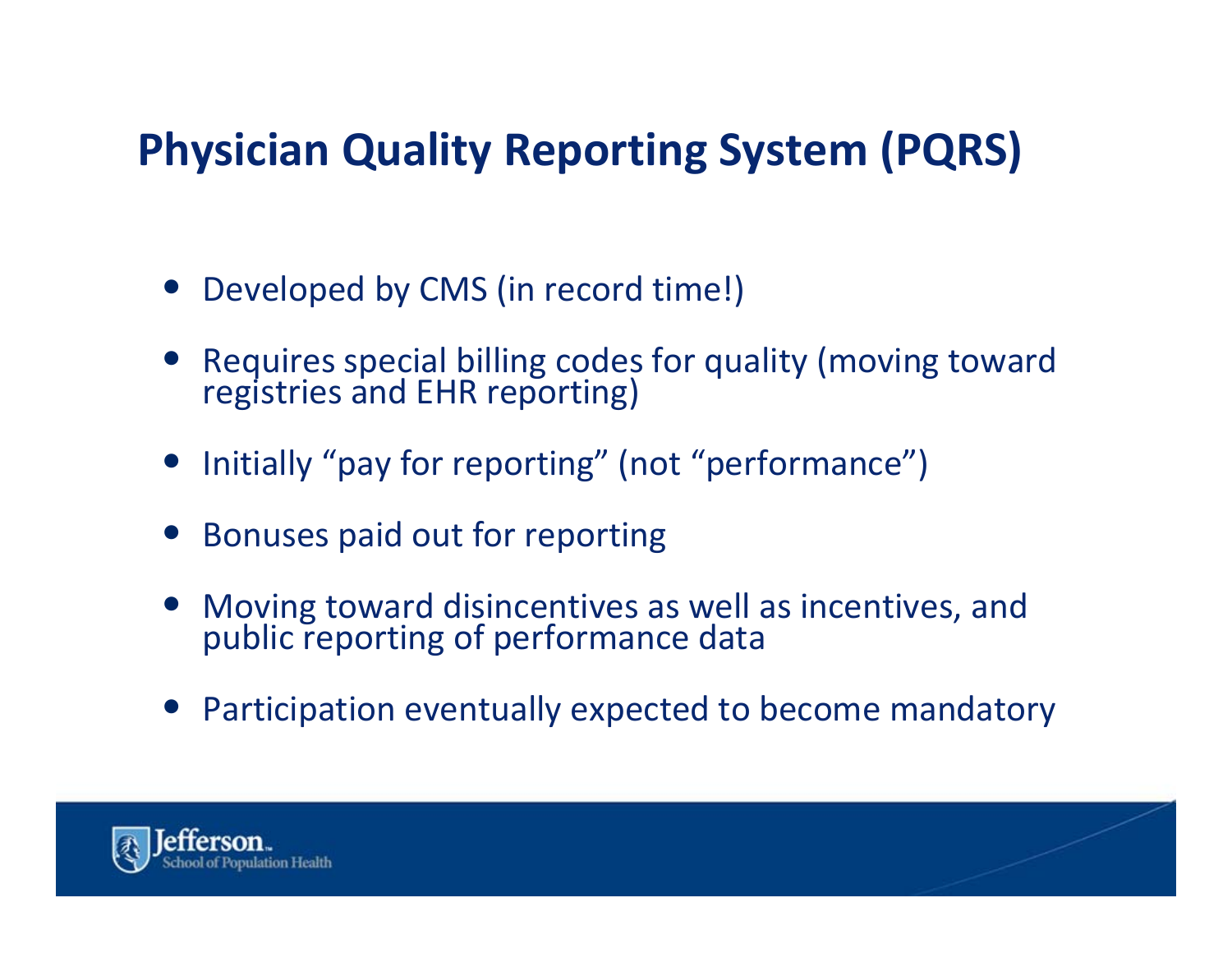#### **Jefferson University Physicians (JUP) Participation in Pay for Performance Programs**

- Independence Blue Cross PPO
- $\bullet$ Keystone‐Mercy Health Plan (Medicaid HMO)
- $\bullet$ Aetna
- Medicare PQRS\*
- \*Currently pay for reporting

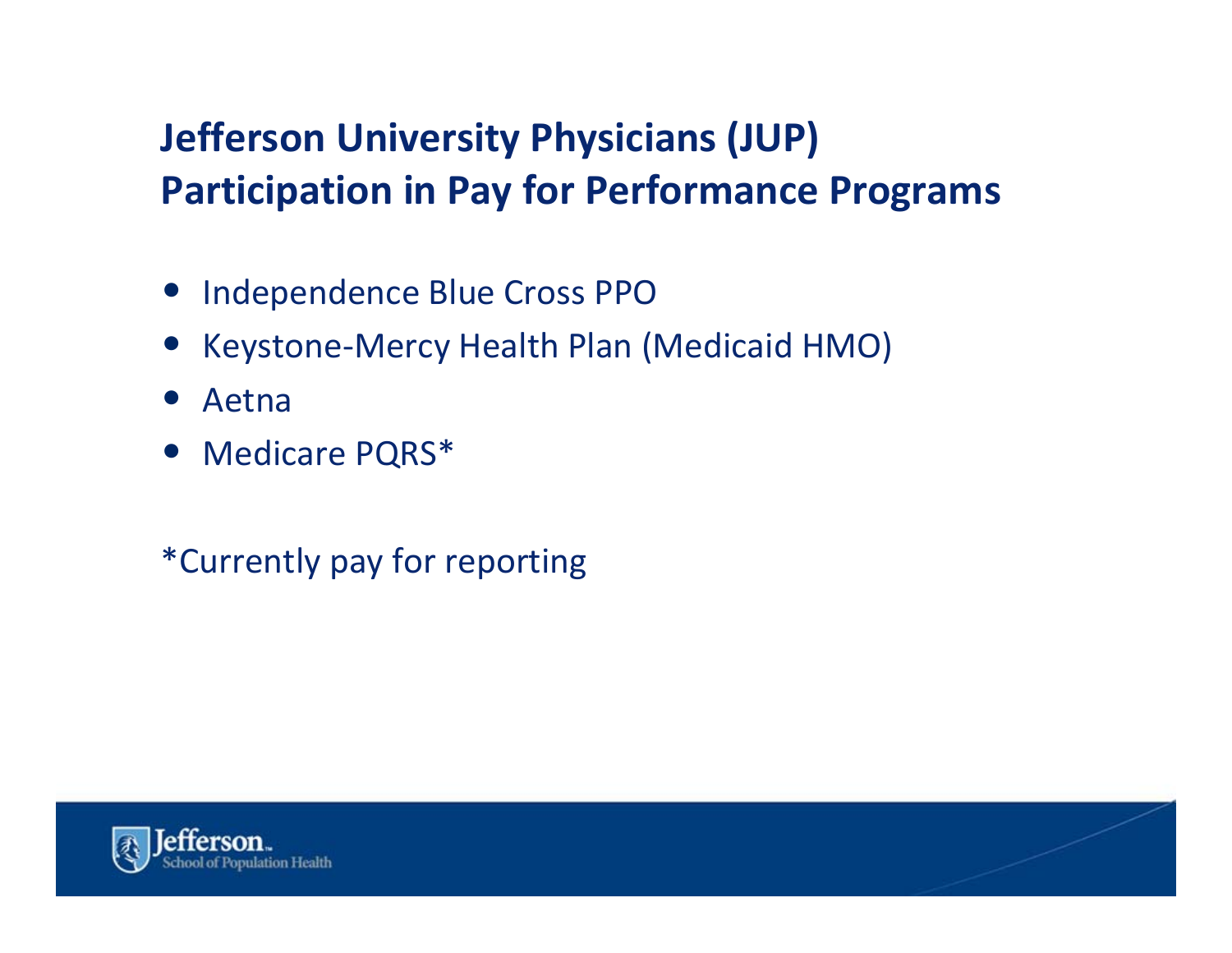# **JUP: The provider perspective**

- Need clarity and agreement on measurement parameters (and recognition of issues such as sample size, attribution)
- Need frequent, timely feedback
- Need recognition of sicker, under‐served, non‐adherent populations
- Need educational tools for providers and patients
- Need "meaningful use" of EMR
- Need resources to implement IT and QI
- $\bullet$ Hospital and physician incentives need to be aligned

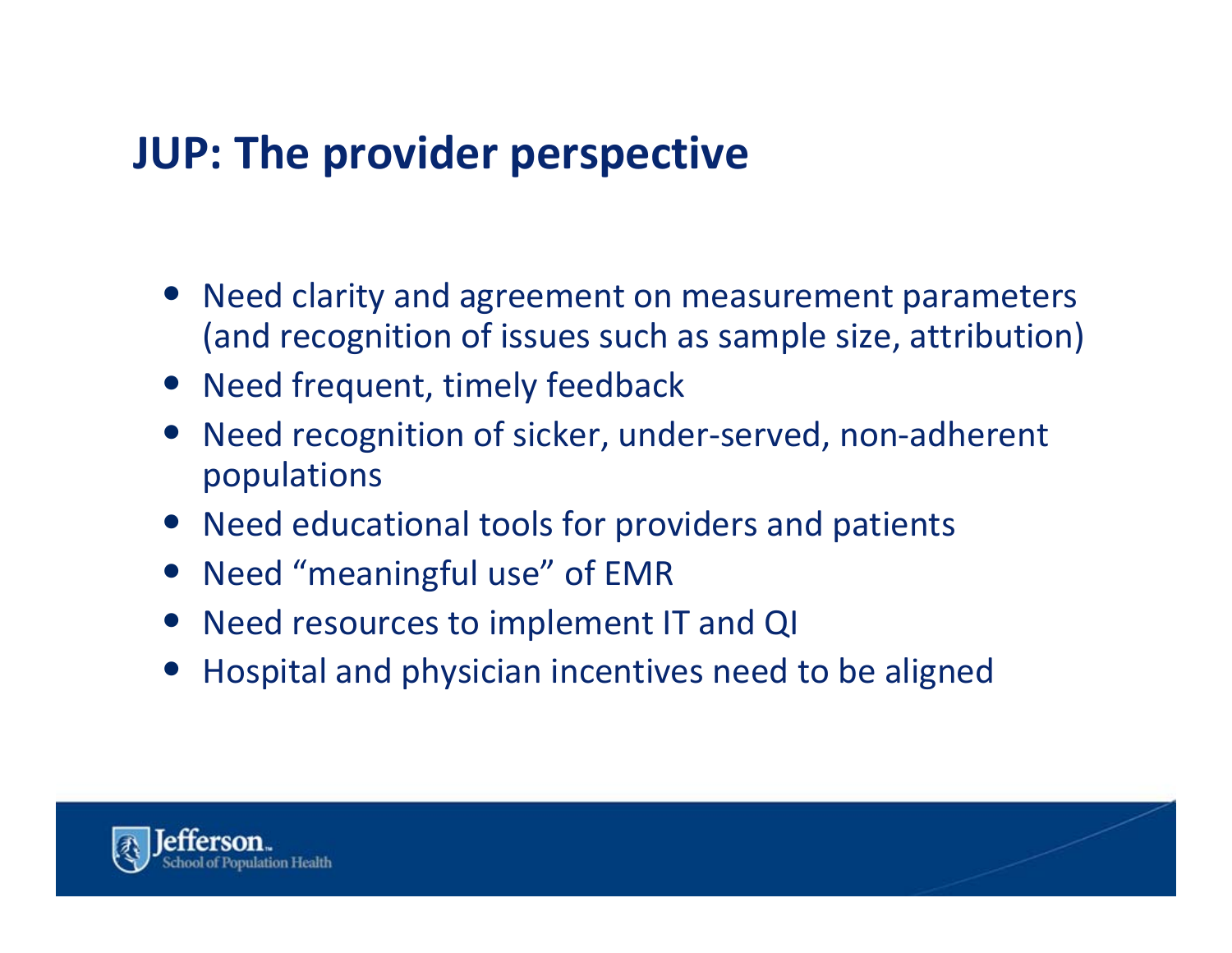# **Key Messages for Employers**

- Focus on value, not cost
- Know your data
- Manage/Measure your vendors
- Hold plans and providers accountable
- Be consistent in promoting health & wellness
- $\bullet$ Engage, inform, empower, and support consumers
- Partner no one can go it alone
- Take a long term view: no quick fix or silver bullet

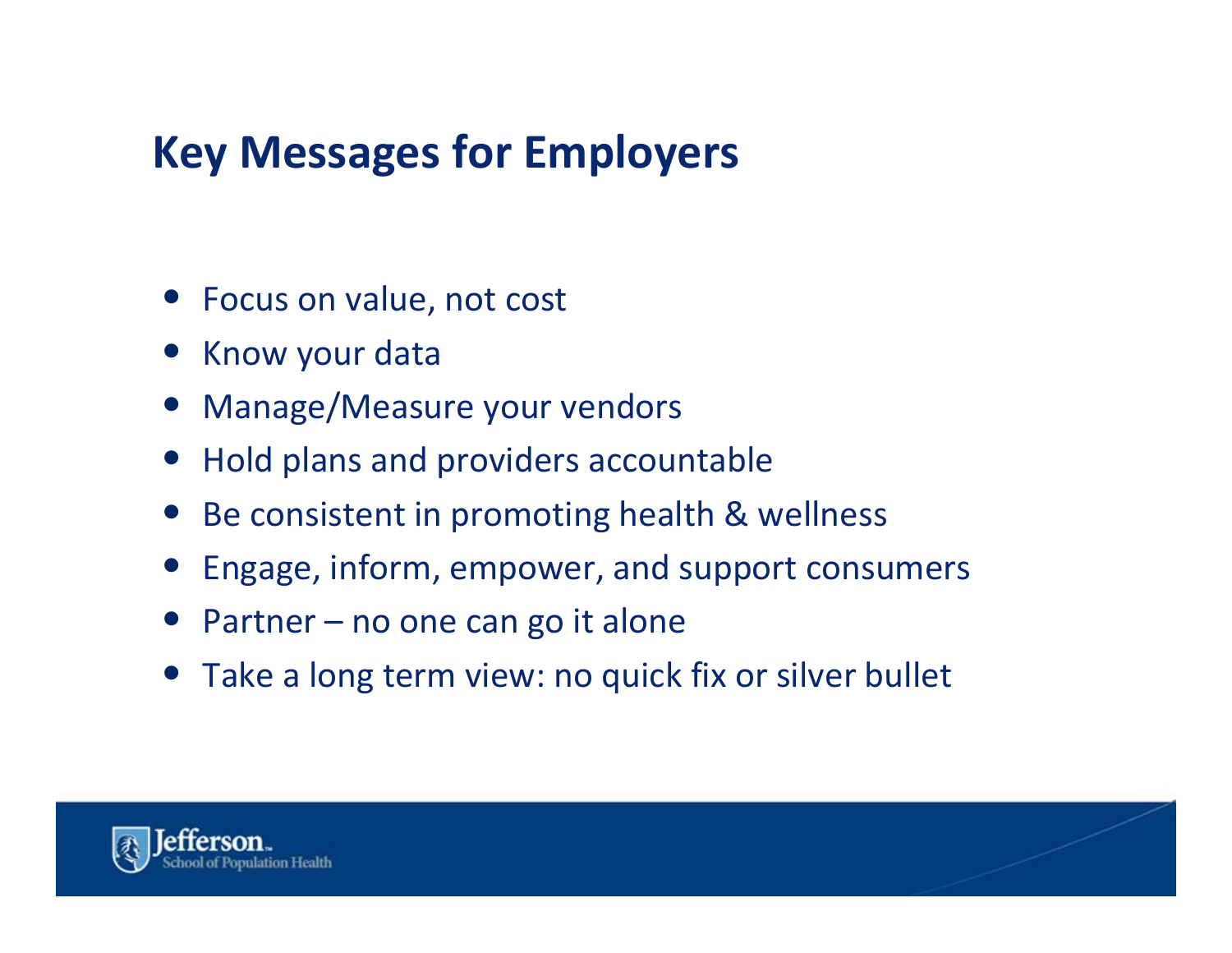# **Trends and Future Directions**

- Pay for Performance
- Accountable Care Organizations
- Gainsharing Demonstrations
- Patient-Centered Medical Homes
- CMS VBP Program Proliferation and the "Berwick Effect"
- Growing List of Non-Payment Events

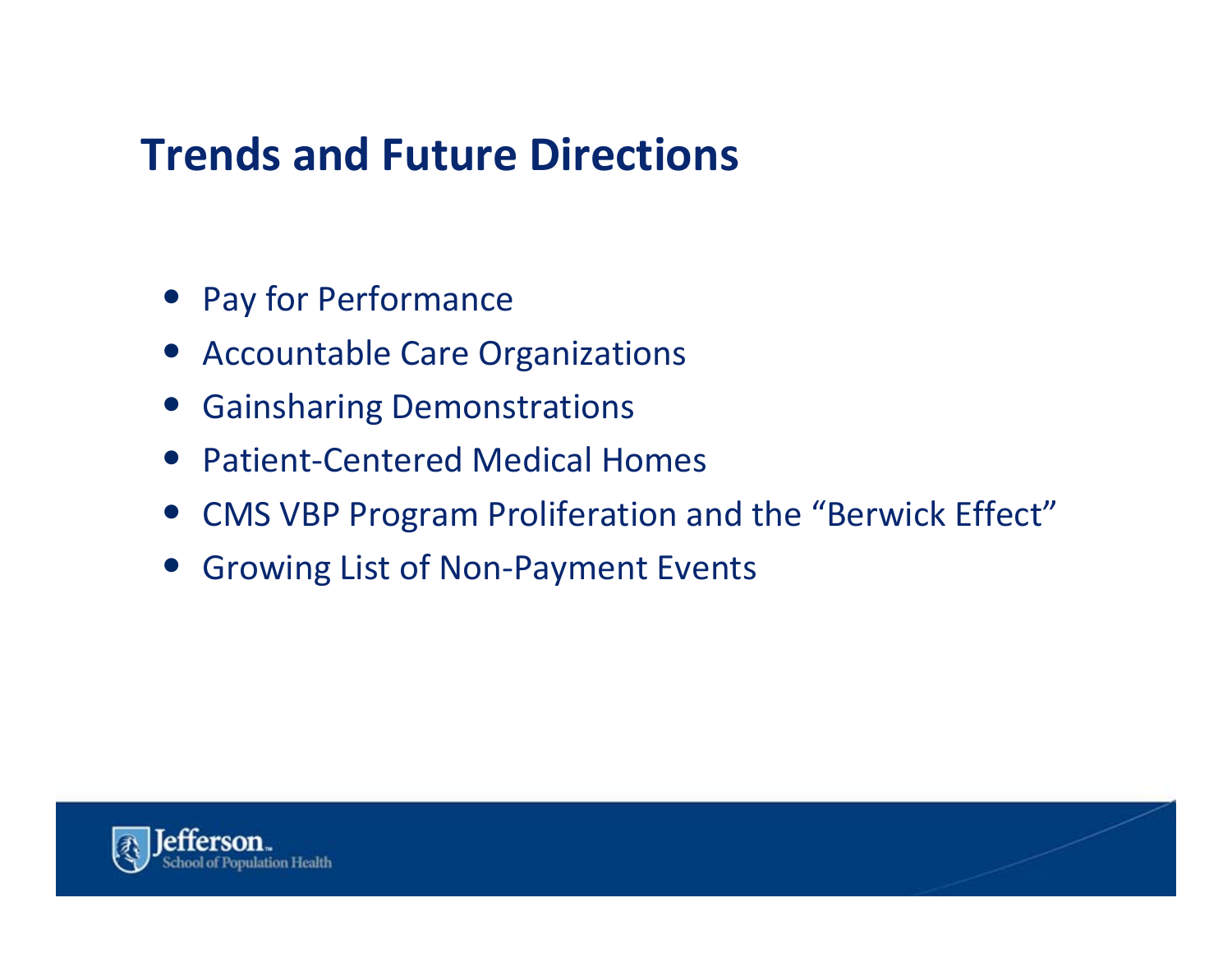#### **PPACA and Readmissions**

- 1% reduction in Medicare payments for hospitals with excessive 30‐day readmissions in 2013, up to 3% in 2015
- Readmission rate calculation applies to pneumonia, heart failure, heart attack; also applies to admissions at any hospital
- Rate reduction applies to ALL admissions

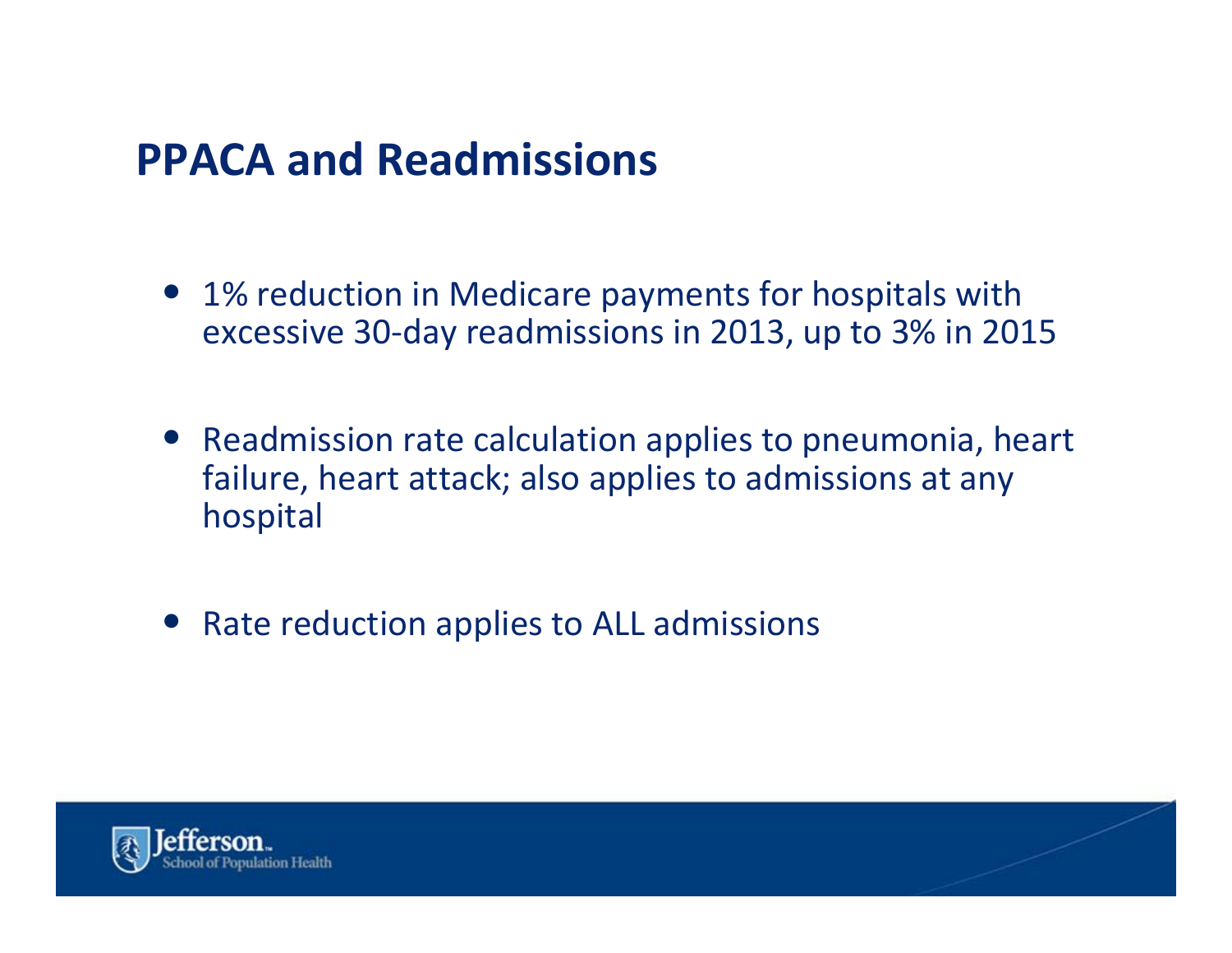## **Barriers to Value‐based Purchasing**

- Limited access to data
- Limitations to quality measurement
- $\bullet$ Limited market power for most employers (but not CMS)
- Focus on the short-term
- Resistance from organized labor
- Systemic inertia
- Limited evidence of VBP impact